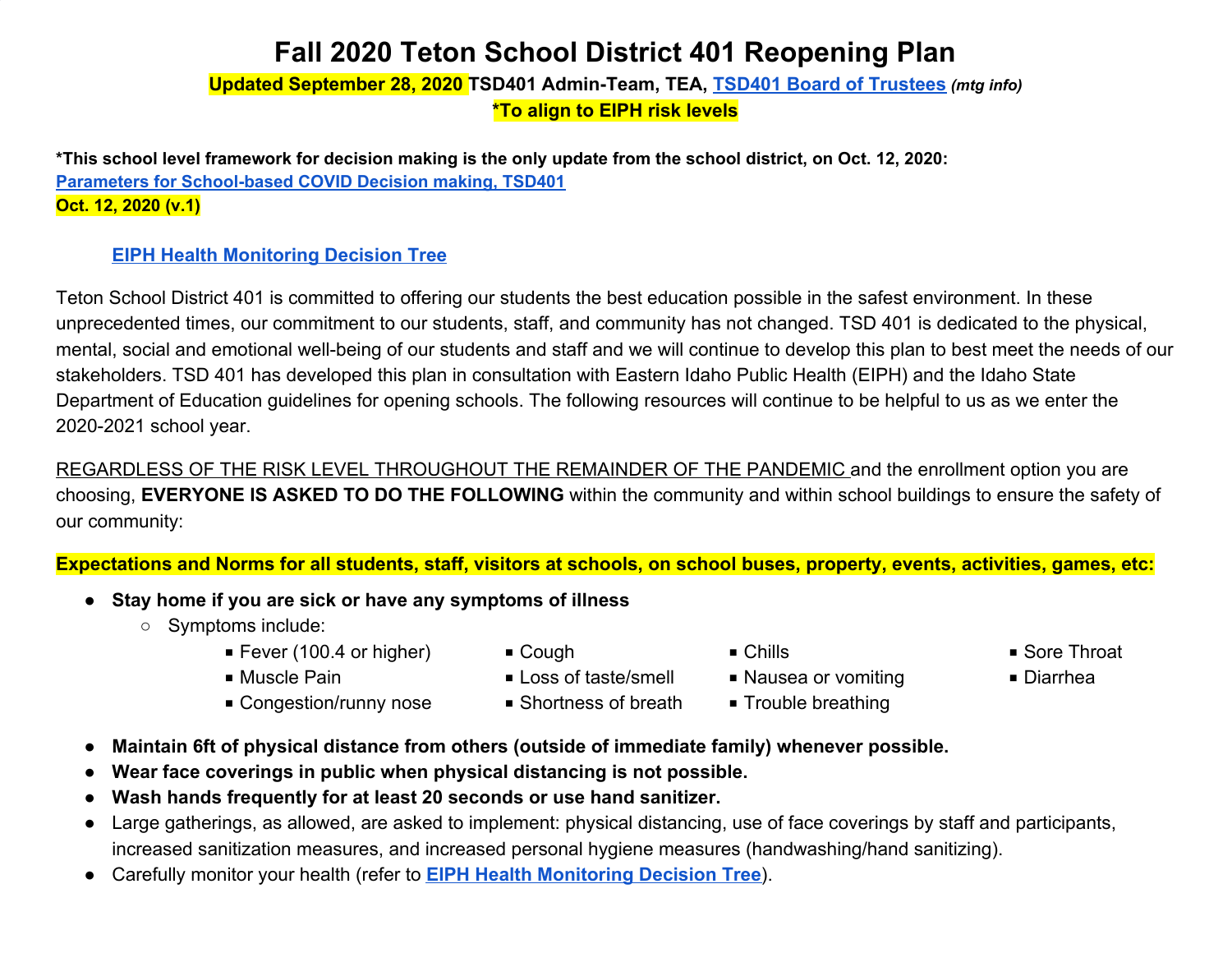### **Important Resources and references:**

[Eastern Idaho Public Health](https://eiph.idaho.gov/)- information on community risk level, regional plans, and more. [Fall 2020 Public Schools Reopening / SDE](https://www.sde.idaho.gov/re-opening/) State of Idaho Schools reopening plan [CDC Considerations for Schools](https://www.cdc.gov/coronavirus/2019-ncov/community/schools-childcare/schools.html) **[EIPH Health Monitoring Decision Tree](https://eiph.idaho.gov/Home/Hot%20Topics/Coronavirus/EIPH%20COVID19%20Decision%20Tree%20wMonitoring%20Log_rev%207-06-20.pdf)** [EIPH COVID Regional Response Plan\\_Draft\\_7-14-20.pdf](https://drive.google.com/file/d/1-PPHkMGk5gsBcqR3Ls_wwgQkvtZ8pPk2/view?usp=sharing)

### **Start of School**

The admin team proposes that students begin school on **[Monday, August 31st for the 20-21 school year.](https://drive.google.com/file/d/1SQxUdtDgZh_X_8r8evPHwYw6i-aShlbY/view?usp=sharing)** 

In order to adjust the student start date without impacting the district budget already approved by the School Board, we propose the following changes to the previously approved calendar:

- Move the October 1 and May 7 PD days to August 24 and August 25. October 1 and May 7 become student days.
- Remove 3 snow days from the calendar and make August 25, 26 and 27 staff days.

### Adjusted Calendar:

- **●** *Start Date:* **August 31**
- **●** *End Date:* **May 28**
- 166.5 student days
- 190 staff days
- 8 PD days before school begins
- 3.5 PD days within the year *(adjusted 3 PD days to student days)*
- 3 Grade Days

### **Beginning of the Year Planning and Training**

- School Level Collaboration Time
	- Prevention, Distancing, and Sanitization protocols
	- Refining daily schedules for in-person, virtual, and Teton Online Schools
	- Developing beginning of the year resources for instruction
		- Hygiene, new school protocols, digital tools and resources,
		- Typical beginning of the year processes- routines, schedules, classroom management, etc...
		- Content planning
- Scheduled PD for all staff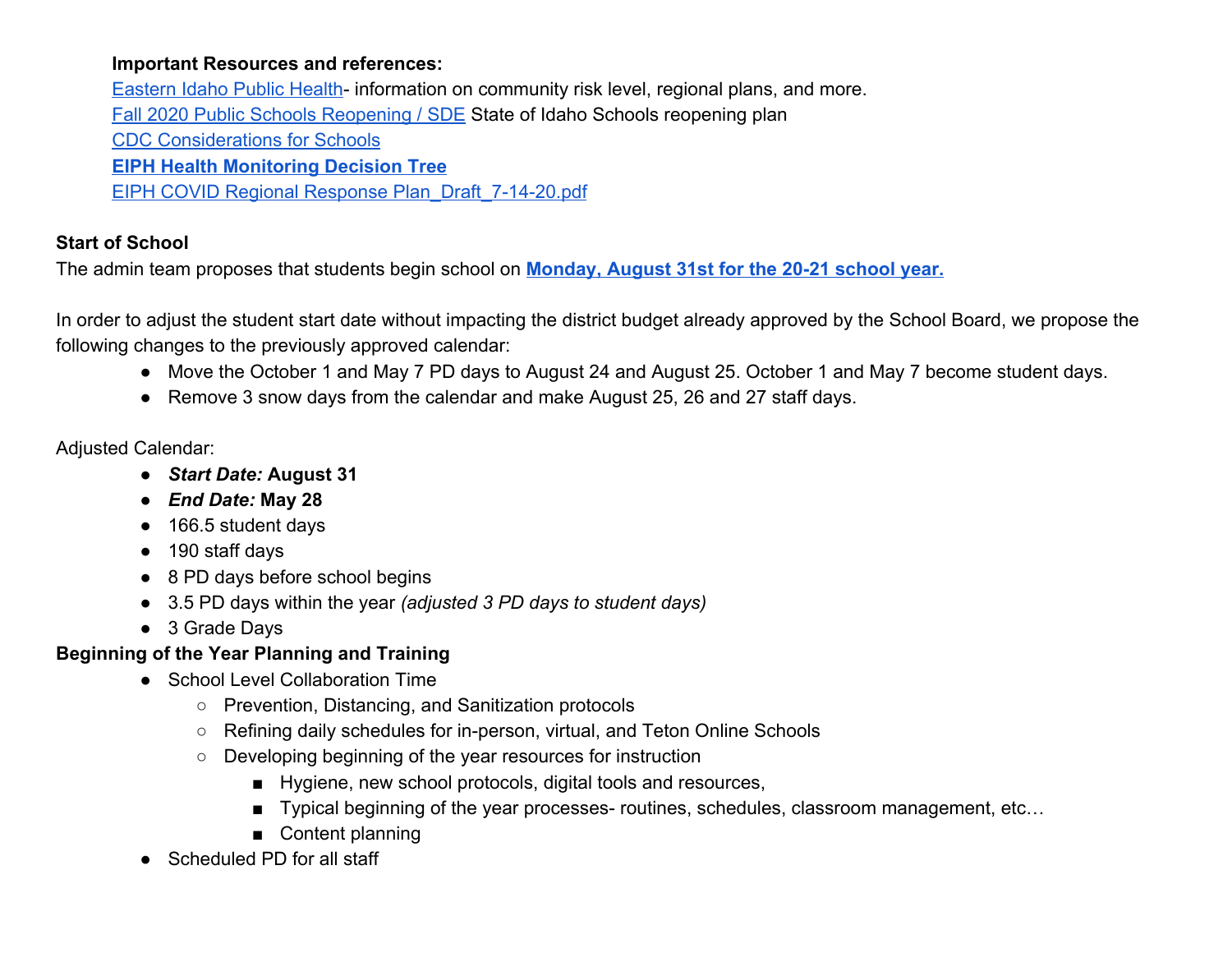- District Virtual Meeting platform- Google Meets
- Learning Management Systems- Clever (K-5), Google Classroom (4-12), SeeSaw (K-3)
- Individualized PD Support- OTIS for Educators
- OPTIONAL: Digital lesson presentation tool: LearningExplorer (also in October)
- Scheduled PD for Teton Online School teachers
	- $\circ$  Lexia and Moby Max (K-5)
	- Dreambox (K-8)
	- Edmentum and IDLA (6-12)

REGARDLESS OF THE RISK LEVEL THROUGHOUT THE REMAINDER OF THE PANDEMIC and the enrollment option you are choosing, **EVERYONE IS ASKED TO DO THE FOLLOWING** within the community and within school buildings to ensure the safety of our community:

**Expectations and Norms for all students, staff, visitors at schools, on school buses, property, events, activities, games, etc:** 

- **Stay home if you are sick or have any symptoms of illness** 
	- Symptoms include:
		- Fever (100.4 or higher) Cough Chills Chills Sore Throat
			- -
- 
- Muscle Pain Loss of taste/smell Nausea or vomiting Diarrhea
- 
- Congestion/runny nose Shortness of breath Trouble breathing
- 
- 
- **Maintain 6ft of physical distance from others (outside of immediate family) whenever possible.**
- **Wear face coverings in public when physical distancing is not possible**
- **Wash hands frequently for at least 20 seconds or use hand sanitizer**
- Large gatherings, as allowed, are asked to implement: physical distancing, use of face coverings by staff and participants, increased sanitization measures, and increased personal hygiene measures (handwashing/hand sanitizing).
- Carefully monitor your health (refer to **EIPH Health Monitoring Decision Tree)**

Entering the 2020-2021 school year, *three options are available to families* of Teton School District 401. These options are available to all students K-12, *including the Spanish Dual Language program*. We will be adjusting teacher assignments, completing training with teachers and students, to support our educational options.To support consistency and a quality educational experience we ask that parents commit to an option for a minimum of one semester. We understand that individual needs vary and any requests to make changes before the semester or at the semester, will include consideration of current in-person classroom sizes, current health status of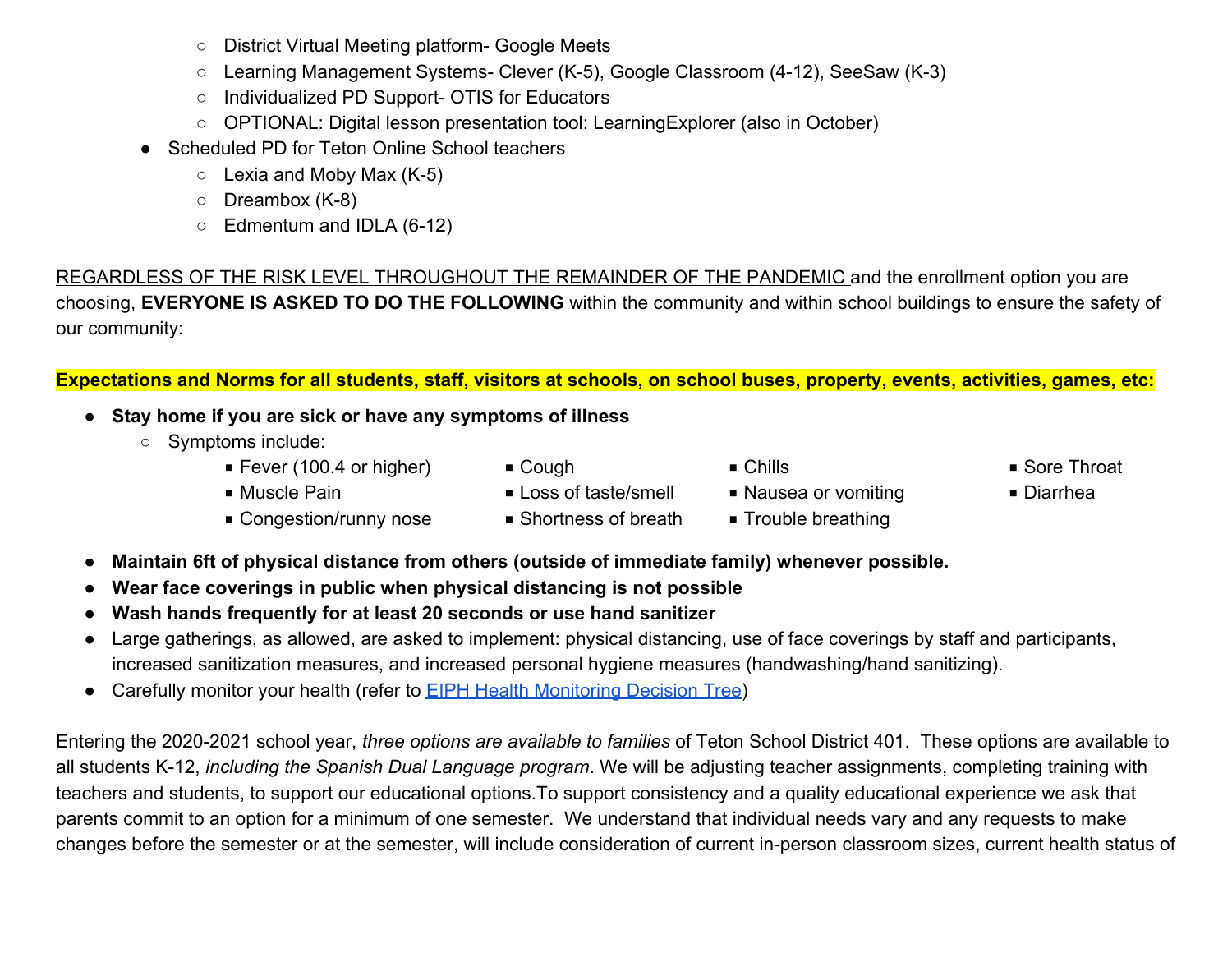the school/community, staffing and resources. The first semester ends January 14, 2021. Plans for special education services will be developed at the beginning of the year with parents. [TSD 401 Special Services Covid-19 Protocol](https://docs.google.com/document/d/1NWKFjtSxT-seKqwQ24vQ5HXLZ-jHWyZrOP_iVSZ5hYw/edit?usp=sharing)

# **TSD401 Fall Learning Options**

A Quick Guide for Parents



### **Option #1 -Attend Traditional school**

- (Based on CDC, EIPH, & Sate Ed. Dept guidelines and data)
- Green Regular schedule + preventative measures
- Yellow Regular schedule + additional measures
- Orange Modified schedule; M/W T/Th; smaller groups and class sizes
- Red Home-based learning

### Option #2 - Virtual Flex Option (6-12)

- Grades 6-12 Real-time instruction via Google Meet
- Designed as a short-term plan separate from Teton Online School
- . K-5 need to make short-term arrangements directly with their classroom teacher.
- Enrollment Requirements? NA, arrangements made through the child's advisory teacher (6-8), counselor (9-12) or principal

### Option #3 – Attend Teton Online School

- Open to Grades K-12 independent coursework and live instruction via Google **Meets**
- · Independent, hands-on and individualized digital coursework to reach grade level standards
- Designed as a long-term plan of a semester or more
- Enrollment Requirements? Short online registration-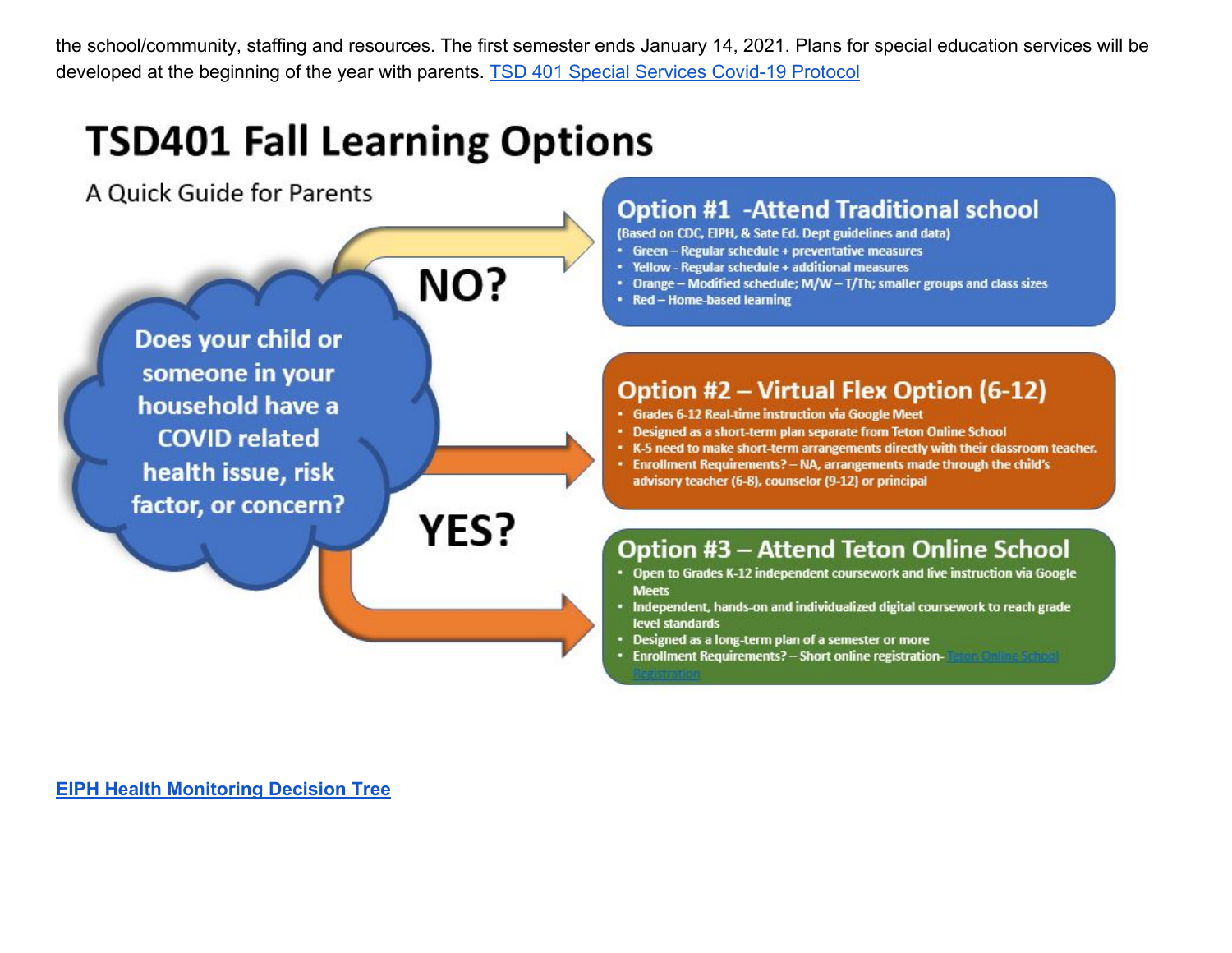### **Creating a Safe Environment for In-Person Learning**

### **Safety Protocols**

### *Prevention Protocols*

- Students and staff who are feeling ill are asked to stay home
- Additional sick day allowances will be in place to support staff and students staying home when sick
- Staff will be asked to check temperatures daily before coming into the school buildings
- Student temperatures will be checked at the beginning of each school day.
- If a student or staff member has a temperature of 100.4 or higher they will be asked to isolate in a specifically designed space within the building. A second temperature check will be taken. If a temperature higher than 100.4 is recorded, the staff member or student will need to return home.
- If a student or staff member arrives at school with symptoms of illness, they will need to return home.
- Until students are able to be picked up they will be isolated in a specifically designated isolation space within the school building
- Masks/face coverings will be required of all students and staff inside buildings, on buses, and in situations where 6ft distancing cannot be achieved.
- Masks will not be required when students are outside and 6ft distancing can be maintained
- Masks will not be required during strenuous physical activity, social distancing will be maintained in these situations as much as possible.
- Plexiglass barriers have been installed in every school office
- To minimize student interactions, groups of students will be placed together in their daily schedule as much as possible
- To minimize student interactions, when possible, elementary specials teachers, (music, art, Spanish, etc...) will travel to students rather than having multiple groups in and out of one classroom area

### *Distancing Protocols*

- Lunch schedules and locations will be staggered and/or adjusted as needed to support social distancing
- Recess schedules and locations will be staggered and/or adjusted as needed to maintain social distancing
- Staff will oversee passing times to maintain social distancing in halls
- Hallway distancing protocols will be developed
- Student desks will be situated in classrooms to maintain social distancing as much as possible

### *Sanitation Protocols*

- Hand sanitizer will be provided as students enter the school
- Hand sanitizing and washing will be scheduled throughout the school day at regular intervals.
- Desk surface sanitization will occur any time a class period is changing, and at the end of each day. Students and teachers will assist with this.
- All drinking fountain spouts will be turned off
- Water fill stations will be available for students to fill water bottles- students need to bring a water bottle from home or each school will have a plan for providing water bottles if students do not have one.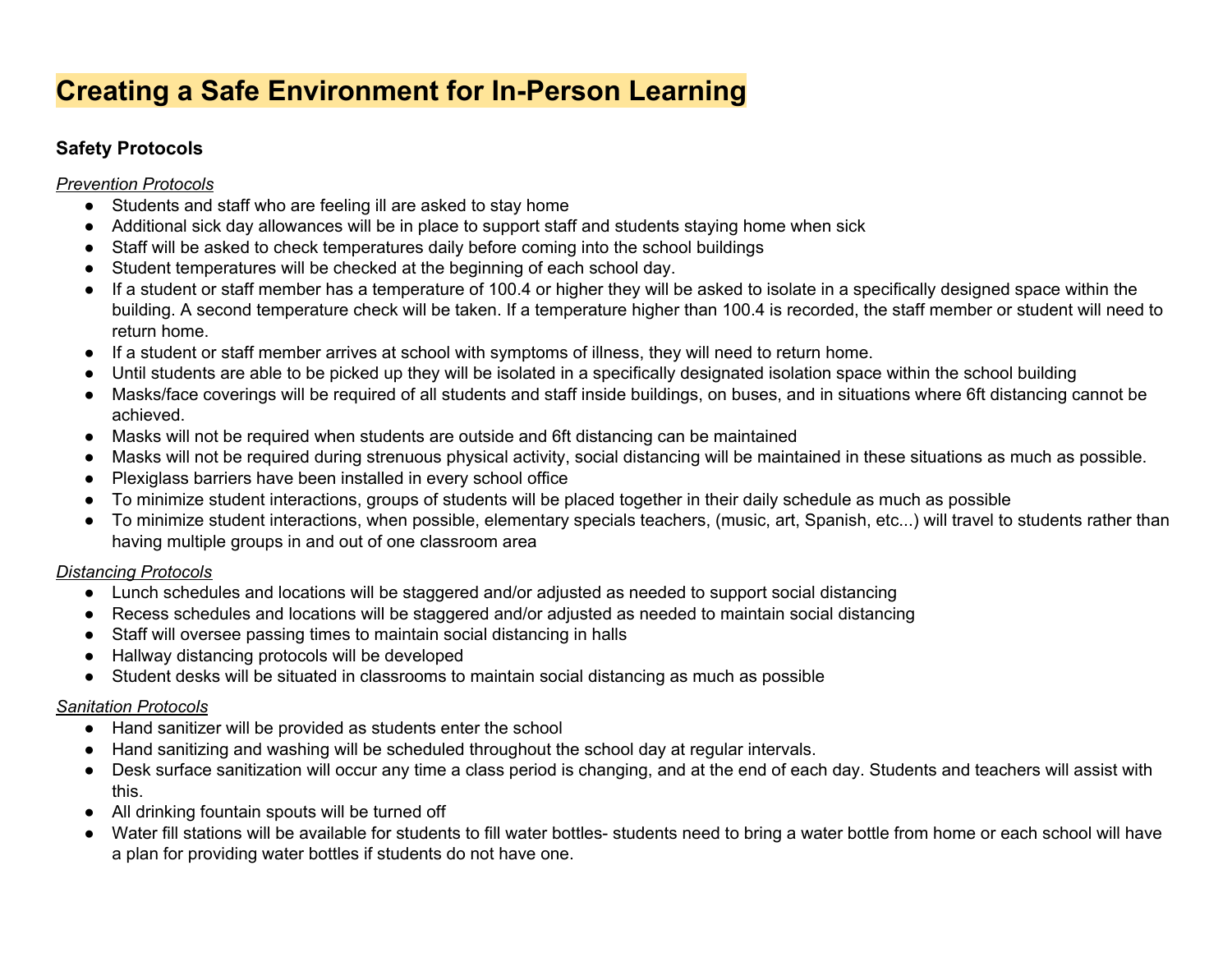#### *Transportation Protocols*

- Students and drivers will wear a mask on the bus
- All buses will have assigned seats to mitigate student interaction
- Siblings will be seated together as much as possible
- All buses will have isolation seats near the driver when needed
- Temperatures will be taken when students enter the bus
	- If a student has a temperature of 100.4 or higher
		- If a parent is present at the bus stop, the student may return home with the parent
		- The student will use hand sanitizer before entering the bus, will be seated near the driver and will be directed to the school office upon exiting the bus
		- In the office a temperature will be taken again, and if the temperature is 100.4 or higher, parents will be contacted to pick up their child, the student will be isolated until parents can pick up their child
- Hand sanitizer will be provided on every bus
- Cleaning and disinfecting will occur after each completed bus route

### *Food Service Protocols*

- Students may need to eat in an alternative setting and not in the cafeteria *(gym, classrooms, other areas)*
- Meal times may be staggered *(to be determined at the school level)*
- All kitchen staff temperatures will be taken daily
- All kitchen staff will wear masks and gloves
- Student servers will be required to put on a new, disposable mask, wash hands before entering the serving area and wear gloves
- Lunch, payable through MealTime (or provided free or at reduced-cost to eligible families), will be available to all students enrolled in the district and marked as attending that day, even if they are learning virtually or through Teton Online School; signup, pickup locations and other details to be determined

### *Custodial/Maintenance Protocols*

- Hard surfaces such as soap dispensers, sinks, toilet handles and seats, door knobs, whiteboards, desks, tables, etc… will be wiped down with disinfectant 2-3 times during the school day
- Carpets will be sprayed daily with a disinfectant surface spray,
- Spot vacuuming will occur daily
- Classroom carpets will be deep vacuumed every other day
- THS, TMS, DES, and VES and RUES and TES new construction area air filtration system filters will be regularly checked and replaced
- Maintenance is working on securing and installing air filtration systems in old RUES, TES, and District Office rooms.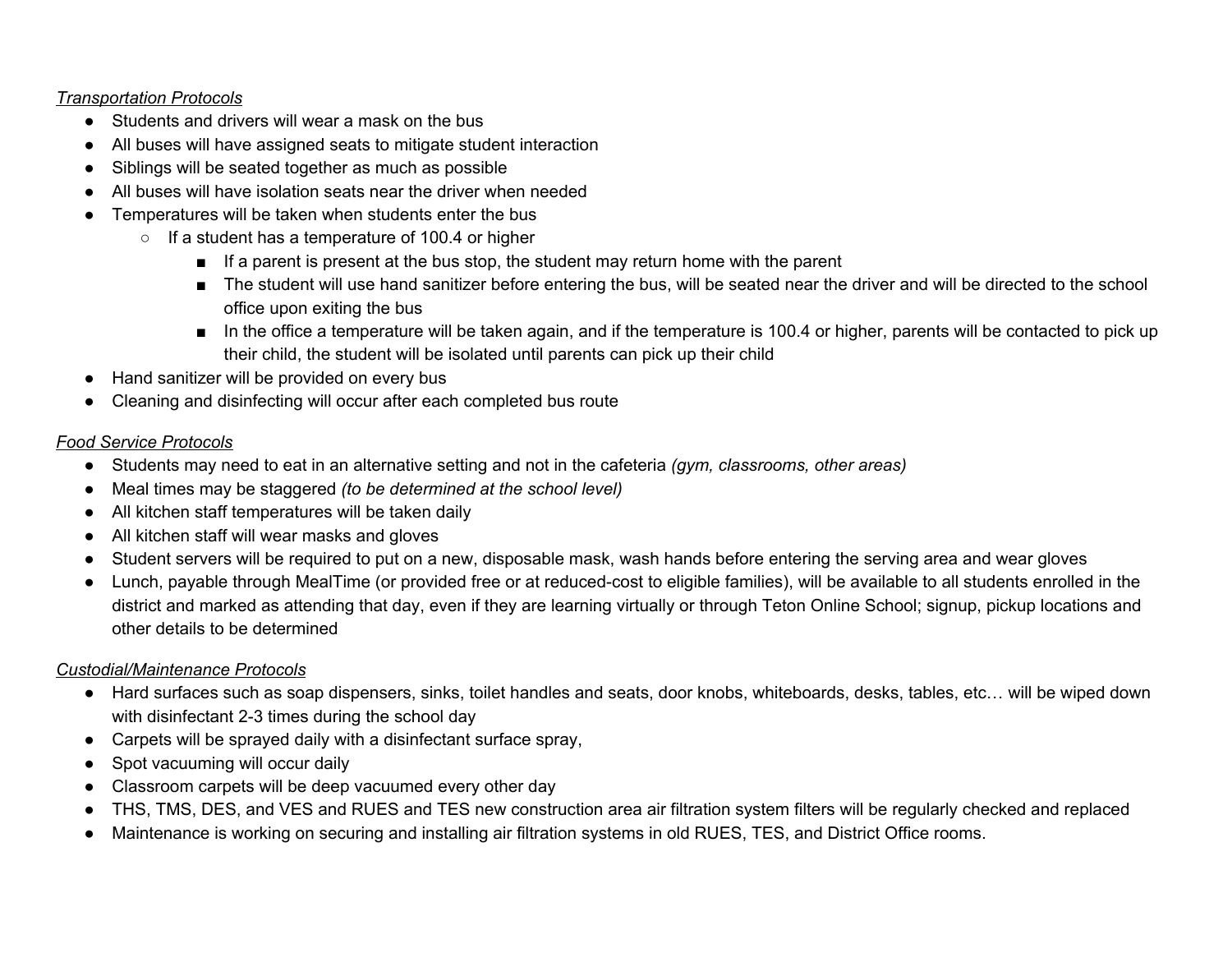#### *Positive Test Protocols*

If a student or staff member tests positive for Covid-19, the person who tested positive will self-isolate for 14 days. The district will work directly with Eastern Idaho Public Health to determine next steps. After understanding the student or staff member's interactions within the school environment through a close contact investigation, TSD along with EIPH will make decisions about quarantining, additional testing or classrooms transitioning to home-based learning.

#### **SAMPLE staff member response:**

Report a positive case to the principal/supervisor, then inform the superintendent. Collaboration with East Idaho Public Health with decisions on quarantine, classroom or school closure, follow up testing, Medical approval needed to return to work.

#### **SAMPLE positive student response:**

Report a positive case to the principal, then inform the superintendent. Collaboration with East Idaho Public Health with decisions on quarantine, follow up testing, Medical approval needed to return to school.

REGARDLESS OF THE RISK LEVEL THROUGHOUT THE REMAINDER OF THE PANDEMIC and the enrollment option you are choosing, **EVERYONE IS ASKED TO DO THE FOLLOWING** within the community and within school buildings to ensure the safety of our community:

**Expectations and Norms for all students, staff, visitors at schools, on school buses, property, events, activities, games, etc:** 

- **Stay home if you are sick or have any symptoms of illness** 
	- Symptoms include:
		- Fever (100.4 or higher) Cough Chills Chills Sore Throat
			-

- 
- Muscle Pain Loss of taste/smell Nausea or vomiting Diarrhea
	-
- Congestion/runny nose Shortness of breath Trouble breathing
	-
- **Maintain 6ft of physical distance from others (outside of immediate family) whenever possible.**
- **Wear face coverings in public when physical distancing is not possible**
- **Wash hands frequently for at least 20 seconds or use hand sanitizer**
- Large gatherings, as allowed, are asked to implement: physical distancing, use of face coverings by staff and participants, increased sanitization measures, and increased personal hygiene measures (handwashing/hand sanitizing).
- Carefully monitor your health (refer to [EIPH Health Monitoring Decision Tree\)](https://eiph.idaho.gov/Home/Hot%20Topics/Coronavirus/EIPH%20COVID19%20Decision%20Tree%20wMonitoring%20Log_rev%207-06-20.pdf)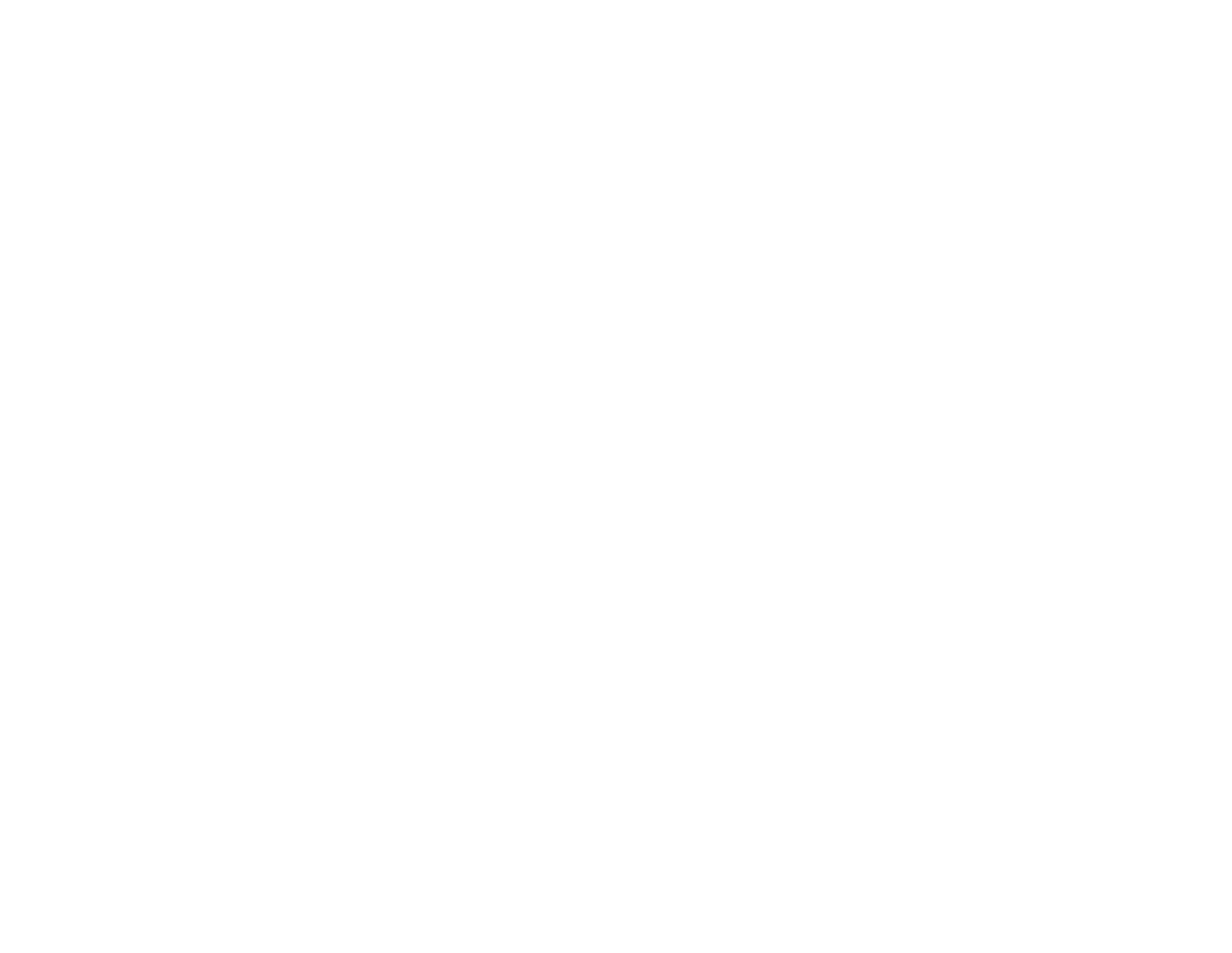### **Option 1: In Person Enrollment**

Families choosing in person enrollment can expect students to physically attend school 5 days per week if our community is experiencing minimal to moderate risk levels of cases as defined by EIPH. Students will physically attend school 2 days per week if our community is experiencing a high risk level of cases, and students will not attend physically if our community is experiencing a critical level of cases.

Stages of school opening, changing to an alternate day schedule, or closed for remote only learning, will be made in collaboration with East Idaho Public Health, medical professionals, and determined by the school board (notice and agenda for special school board meetings require a minimum 24 hr. notice). Stages of school opening will occur for a minimum of a 2 week period to support consistency in instruction.

### **\*Updated September 28, 2020 to align to EIPH risk levels**

### **Minimal/Moderate Risk- In person learning [\(Idaho Category 1\)](https://www.sde.idaho.gov/re-opening/files/Idaho-Back-to-School-Framework-2020.pdf)**

**Minimal risk:** No to minimal rate of active cases (as defined by Eastern Idaho Public Health)

**Moderate risk:** Rate of active cases is >10/10,000 population, sustained for 3 days, as determined by Eastern Idaho Public Health Approximate active cases for Teton County to reach above rate: 12

Students attending school Monday - Friday with typical school hours, buses will be running,

*Follow all prevention, distancing and sanitation protocols..* 

School daily schedules will reflect the prevention, distancing and sanitation protocols as reflected above.

Specific building protocols will be further fine-tuned with teacher input beginning August 19.

**-----------------------------------------------------------------------------------------------------------------** 

### **\*Updated September 28, 2020 to align to EIPH risk levels**

**High Risk- Alternate Day Schedule [\(Idaho Category 2\)](https://www.sde.idaho.gov/re-opening/files/Idaho-Back-to-School-Framework-2020.pdf)**

**High risk: Rate of active cases is >50/10,000 population, sustained for 3 days, as determined by Eastern Idaho Public Health Approximate active cases for Teton County to reach above rate: 24** 

In the case of a high risk level in our community, an alternate day schedule will help decrease the number of students in school buildings and classrooms at one time and maintain regular contact between teachers and students. Families without devices or internet at home will be supported with a chromebook and/or hotspot that can be checked out from the school. Students special education and ELL services will continue virtually and in person during the alternate day schedule.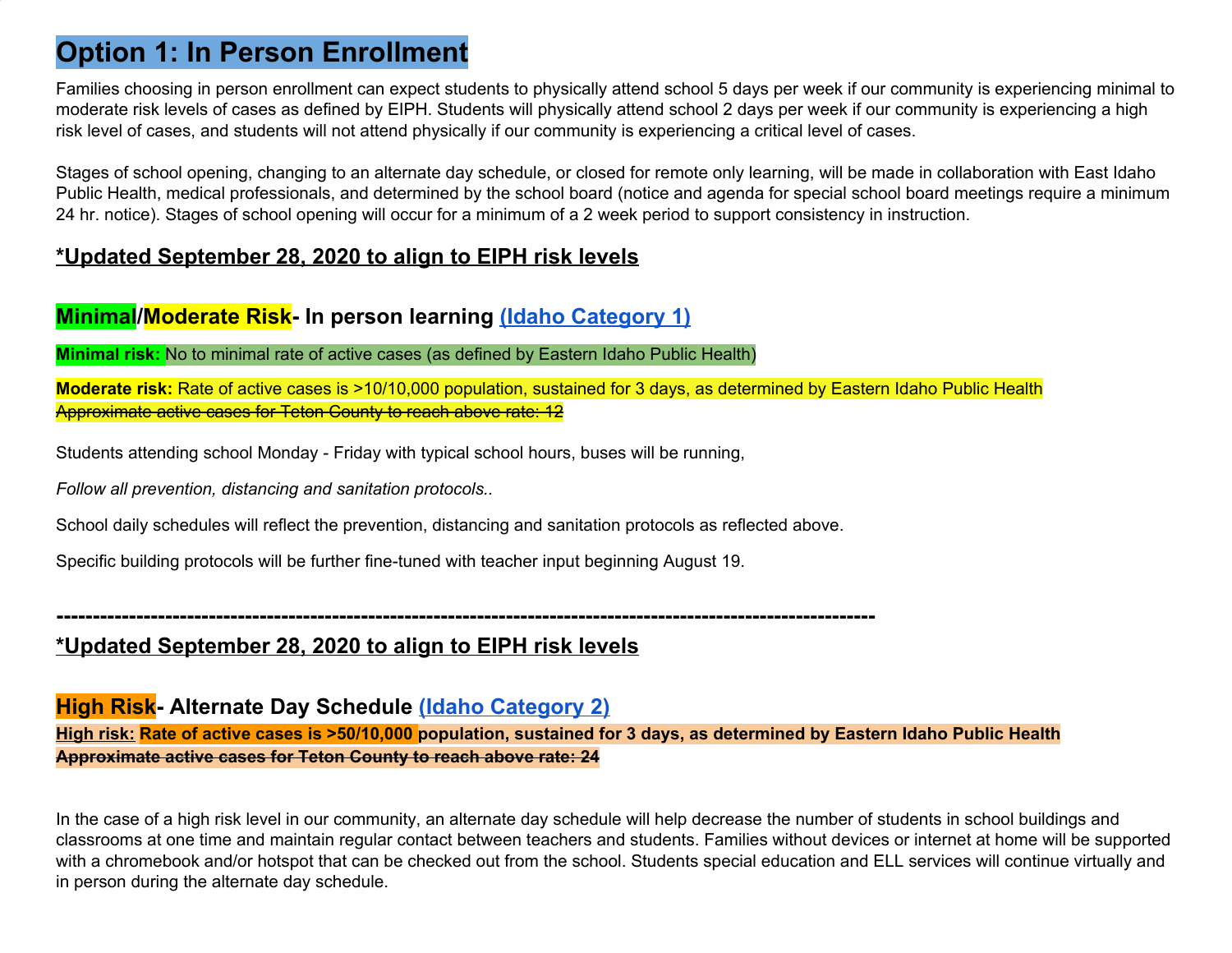### **2 days in person, 1 work day, 2 days home-based learning:**

- Last name A-K Monday & Wednesday in person
- Last name L-Z Tuesday & Thursday in person
- Fridays- work day for students, teacher collaboration and planning day

Parents may request a switch to the other days of the week, on the condition that schools are able to keep the groups balanced.

Parents may sign up for school lunches for their students, at usual cost (and payable through MealTime) on home-based learning days and work days. Signup, pickup locations, and other details to be determined.

#### **Learning platforms**

- Grades K-5 will access all digital programs through Clever for single sign on support
	- Clever is available for grades 6-12 who would like this option, but not required
- Grades K-3 will use Seesaw for viewing and turning in class assignments
- Grades 4-12 will use Google Classroom for viewing and turning in class assignments
- Grading will be determined at the school level
- Google Meets will be used for direct interaction with students by school staff

### **Expectations of teachers**

- Teachers will plan and teach regular lessons 4x/week in person.
- Teachers will monitor home-based learning 3x/week with the support of paraprofessionals and building staff

### **Expectations of students**

- Attendance will be taken on all 5 school days.
- Students must be present on Google Meets and/or show learning progress on home-based learning days.
- Students will complete lessons/homework assignments in SeeSaw or Google Classroom as directed by their teacher(s).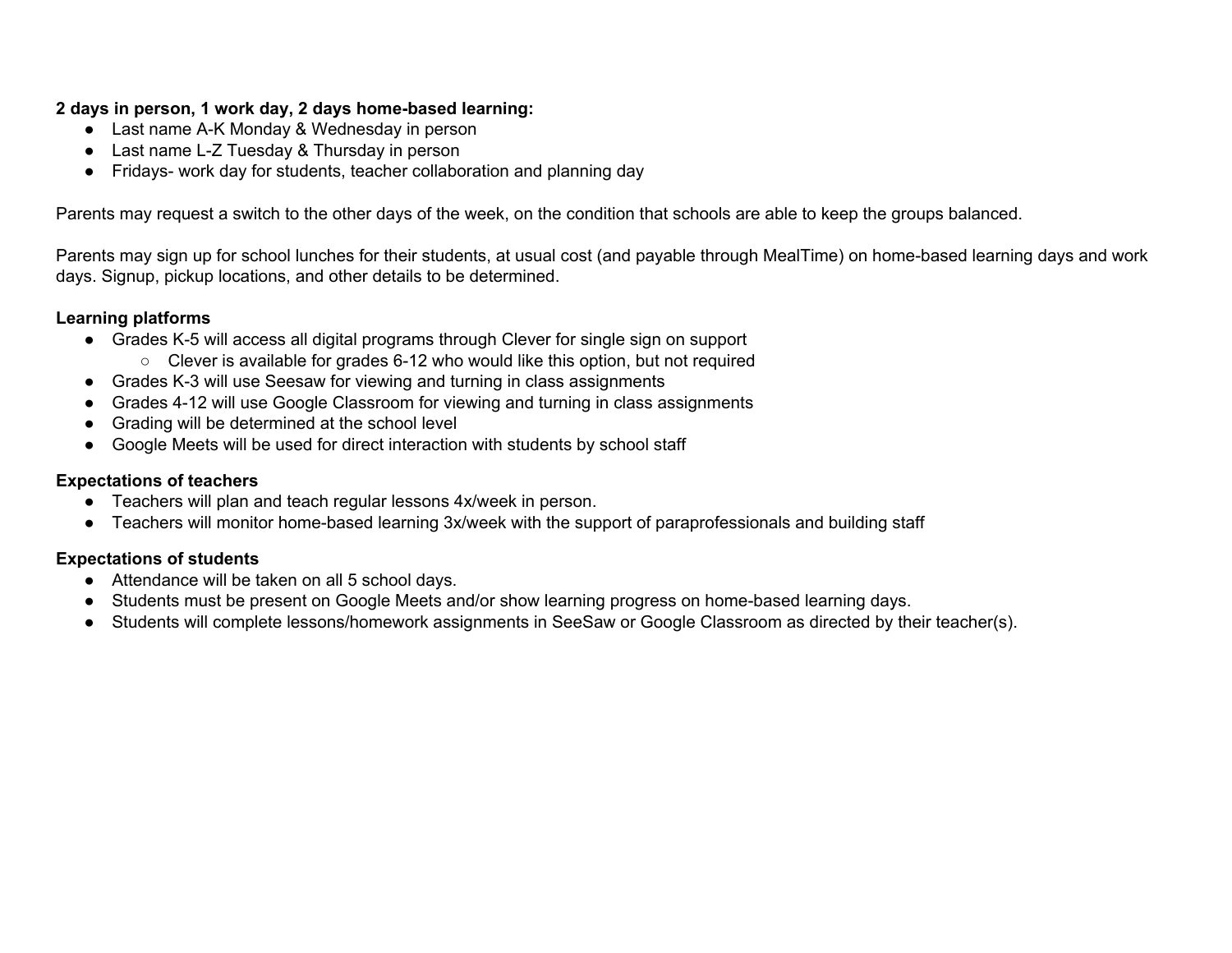| <b>SAMPLE K-5 Alternate Day Schedule</b> |                       |                             | <b>Digital/Online</b>                                                                   |                             | <b>Hands-on/Offline</b>                                                                 | <b>Spanish Dual Language</b>                                                            |  |
|------------------------------------------|-----------------------|-----------------------------|-----------------------------------------------------------------------------------------|-----------------------------|-----------------------------------------------------------------------------------------|-----------------------------------------------------------------------------------------|--|
|                                          | Time                  | Monday                      | Tuesday                                                                                 | Wednesday                   | Thursday                                                                                | Friday                                                                                  |  |
|                                          | $8:35am - 8:50am$     | At School<br>In-Person      | <b>Virtual Morning</b><br>Meeting-attendance, welcome,<br>check in. (led by a para)     | At School<br>In-Person      | <b>Virtual Morning</b><br>Meeting-attendance, welcome,<br>check in. (led by para)       | <b>Virtual Morning</b><br>Meeting-attendance, welcome,<br>check in. (led by para)       |  |
|                                          | $8:50am - 9:20am$     | Learning                    | Reading Groups/Literacy Practice<br>(led by a para)                                     | Learning                    | <b>Reading Groups/Literacy</b><br>Practice (led by a para)                              | <b>Reading Groups/Literacy</b><br>Practice (led by a para)                              |  |
|                                          | $9:20$ am - $9:30$ am | <b>Teachers</b>             | <b>Break</b>                                                                            | <b>Teachers</b>             | <b>Break</b>                                                                            | <b>Break</b>                                                                            |  |
|                                          | $9:30$ am - 10:00am   | instruct and<br>prepare     | <b>Math Practice</b>                                                                    | instruct and<br>prepare     | <b>Math Practice</b>                                                                    | <b>Math Practice</b>                                                                    |  |
|                                          | 10:00am - 10:15am     | students for<br>independent | Google Meet Check-In                                                                    | students for<br>independent | Google Meet Check-In                                                                    | Google Meet Check-In                                                                    |  |
|                                          | 10:15am - 11:30am     | work at home                | Complete assigned classwork in<br>SeeSaw/Google Classroom                               | work at home                | Complete assigned classwork<br>in SeeSaw/Google Classroom                               | Complete assigned classwork<br>in SeeSaw/Google Classroom                               |  |
|                                          | 11:30am - 12:15pm     |                             | <b>LUNCH BREAK</b>                                                                      |                             | <b>LUNCH BREAK</b>                                                                      | <b>LUNCH BREAK</b>                                                                      |  |
|                                          | 12:15pm - 1:00pm      |                             | Complete assigned classwork in<br>SeeSaw/Google Classroom<br><b>DL Spanish Practice</b> |                             | Complete assigned classwork<br>in SeeSaw/Google Classroom<br><b>DL Spanish Practice</b> | Complete assigned classwork<br>in SeeSaw/Google Classroom<br><b>DL Spanish Practice</b> |  |

| Grades 6-12 Alternate Day Schedule "Group 1" |                 |                                                         |               |                                                                                                                              |                       |  |  |
|----------------------------------------------|-----------------|---------------------------------------------------------|---------------|------------------------------------------------------------------------------------------------------------------------------|-----------------------|--|--|
|                                              | <b>Monday</b>   | Tuesday                                                 | Wednesday     | <b>Thursday</b>                                                                                                              | <b>Friday</b>         |  |  |
| Advisory                                     | $ 8:15 - 8:44 $ | <b>Work on Homework from</b><br>home in preparation for | $8:15 - 8:44$ | <b>Work on Homework from home</b><br>$\vert$ in preparation for class the next $\vert$ home in preparation for class $\vert$ | Work on Homework from |  |  |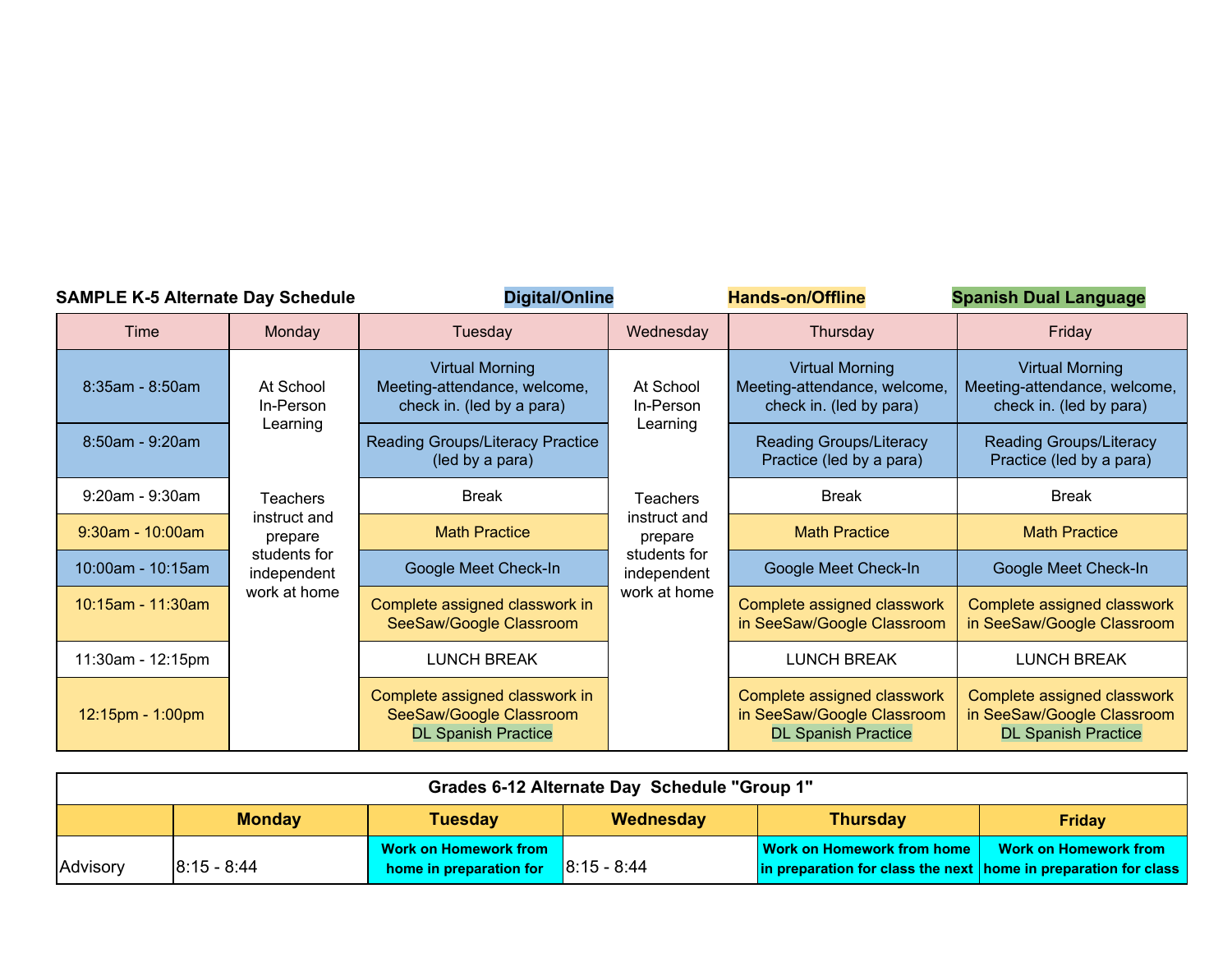| 1st hour | $8:48 - 9:34$   | class the next day.                                     | $8:48 - 9:34$   | day. Teachers and paras                                        | the next day. Teachers and                             |               |  |  |                 |  |  |
|----------|-----------------|---------------------------------------------------------|-----------------|----------------------------------------------------------------|--------------------------------------------------------|---------------|--|--|-----------------|--|--|
| 2nd hour | $9:38 - 10:20$  | <b>Teachers and paras</b><br>available to assist during | $9:38 - 10:20$  | available to assist during<br>advisory period or after school. | paras available to assist<br>during advisory period or |               |  |  |                 |  |  |
| 3rd hour | l10:24 - 11:08  | advisory period or after                                | school.         | 10:24 - 11:08                                                  |                                                        | after school. |  |  |                 |  |  |
| Lunch    | 11:08 - 12:01   |                                                         | $11:08 - 12:01$ |                                                                |                                                        |               |  |  |                 |  |  |
| 4th Hour | 12:01 - 12:45   |                                                         |                 |                                                                |                                                        |               |  |  | $12:01 - 12:45$ |  |  |
| 5th hour | 12:49 - 1:34    |                                                         | $12:49 - 1:34$  |                                                                |                                                        |               |  |  |                 |  |  |
| 6th hour | $1:38 - 2:22$   |                                                         | $1:38 - 2:22$   |                                                                |                                                        |               |  |  |                 |  |  |
| 7th hour | $ 2:26 - 3:15 $ |                                                         | $2:26 - 3:15$   |                                                                |                                                        |               |  |  |                 |  |  |

\*\* Special Education and English Learner services will be conducted as scheduled via Google Meets on home-based days

### **-------------------------------------------------------------------------------------------------------------------------------**

## **\*Updated September 28, 2020 to align to EIPH risk levels**

### **Critical Risk- Home Based Learning** *(school closed for in person regular classes)* **[\(Idaho Category 3\)](https://www.sde.idaho.gov/re-opening/files/Idaho-Back-to-School-Framework-2020.pdf)**

**Critical risk:** Hospital capacity, including ICU, is consistently at or above 100% and surge capacity cannot be maintained.

Crisis Standards of Care are Implemented by Eastern Idaho Public Health. **A Stay-At-Home Order has been issued. Schools are closed.** 

- Students will participate in home-based learning 5 days a week. Attendance will be tracked through home-based/online learning.
- Families without devices for home or internet at home will be supported with a chromebook and/or hotspot checked out from the school.
- Grading will be determined at the school level.
- Students will work from home in a combination of live interaction with their classroom and teacher, and independent work.
- Special Ed and EL services will continue virtually.
- Home-based schedules will be refined with staff input beginning August 19. **K-5 SAMPLE Home-Based Schedule DIGITAL Physical/Offline**

|                  | <b>R-9 SAMPLE HOME-BASED SCREDULE</b><br>DIGHAL                                                                      | <b>Priysical/Ulline</b>                                                                                                                                    |
|------------------|----------------------------------------------------------------------------------------------------------------------|------------------------------------------------------------------------------------------------------------------------------------------------------------|
| <b>TIME</b>      | <b>Teacher Schedule</b>                                                                                              | <b>Student Schedule</b>                                                                                                                                    |
| $8:00 - 8:35$ am | Teacher Preparation, etc as needed                                                                                   |                                                                                                                                                            |
| $8:35 - 8:50$ am | Virtual Morning Meeting- attendance, welcome,<br>check in. The day begins with relationship &<br>community building. | Students join Daily Welcome virtually. Students connect virtually with the teacher &<br>classmates. The day begins with relationship & community building. |
| $8:50 - 9:10am$  | Virtual Whole Class Literacy/Math lesson                                                                             | The teacher sets the stage for the day's learning and guides a whole class lesson.                                                                         |
|                  | • Virtual Small Group/Individual Instruction                                                                         | Students participate in a combination of the bulleted experiences as communicated by the                                                                   |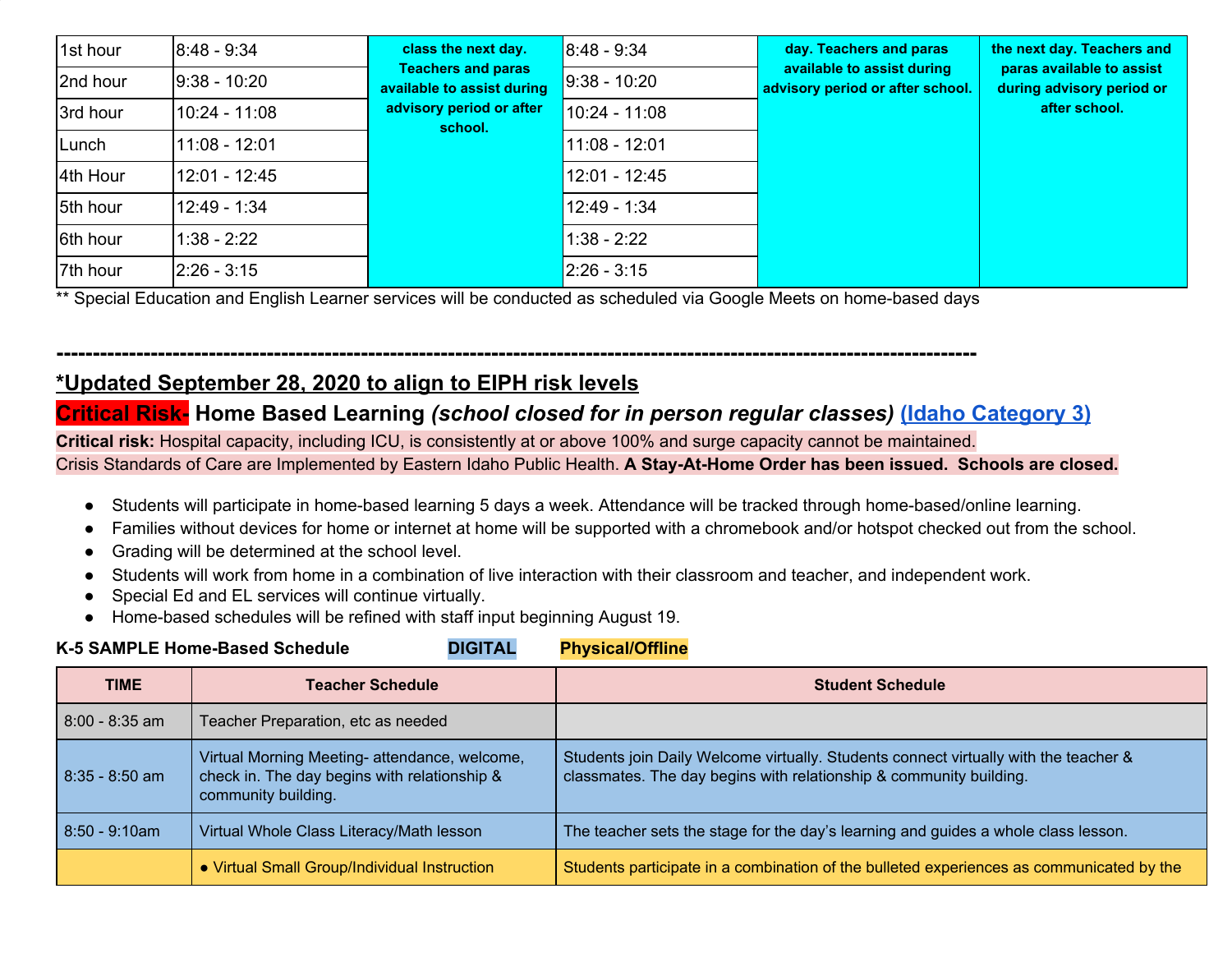| $9:10 - 10:40$ am  | • Independent Learning & Practice<br>$\bullet$ BREAK                                                          | teacher within SeeSaw/Google Classroom. Students will only be online live during their<br>small group/individual specific time with the teacher, $\sim$ 20 minutes.                                                                                   |
|--------------------|---------------------------------------------------------------------------------------------------------------|-------------------------------------------------------------------------------------------------------------------------------------------------------------------------------------------------------------------------------------------------------|
| $10:40 - 11:10$ am | Virtual Whole Class: Literacy/Math lesson                                                                     | Students connect virtually with the teacher & classmates.<br>The teacher guides a whole class lesson.                                                                                                                                                 |
| 11:10-11:30am      | Virtual Class Meeting & Whole Class Review as<br>needed                                                       | Students connect virtually with the teacher & classmates to reinforce relationship &<br>community building, review learning or prepare students for independent practice.                                                                             |
| $11:30-12:15$ pm   | <b>LUNCH BREAK</b>                                                                                            | LUNCH BREAK- eat, play outside,                                                                                                                                                                                                                       |
| 12:15 -1:30 pm     | • Virtual Small Group/Individual Instruction<br>• Independent Learning & Practice (Sci/SS)<br>$\bullet$ BREAK | Students participate in a combination of the bulleted experiences as communicated by the<br>teacher within SeeSaw. Students will only be online live during their small group/individual<br>specific time with the teacher, approximately 20 minutes. |
| $1:30 - 2:15$ pm   | Related Arts taught by Specials Teachers-<br><b>Classroom Teacher Planning Time</b>                           | OPTIONAL Students have the option to attend the scheduled related art for the day.                                                                                                                                                                    |
| $2:15 - 3:30$ pm   | Teacher Office Hours- Teacher connects with<br>students/parents, planning & preparation                       | Students may continue independent learning & practice, or contact the teacher if needed.<br>Students may receive special services during this time.                                                                                                   |

### **SAMPLE 6 - 8 Home-Based Schedule - Weekly plan**

**<https://docs.google.com/document/d/1hKDRfjmLi7c05Sp9RSm1lJiU0xqtg4BLQov1GY9vmC4/edit?usp=sharing>**

### **SAMPLE 9-12 Home-Based Schedule**

| <b>TIME</b>       | <b>Teacher Schedule</b>                                                                | <b>Student Schedule</b>                                                                                                       |
|-------------------|----------------------------------------------------------------------------------------|-------------------------------------------------------------------------------------------------------------------------------|
| $8:00 - 8:15$ am  | Teacher Preparation, etc as needed                                                     |                                                                                                                               |
| $8:15 - 8:50$ am  | Virtual 1st period Meeting- attendance,<br>welcome, check in. .                        | Students join Daily Welcome virtually. Students connect virtually with the teacher &<br>classmates. Start virtual instruction |
| $8:50 - 9:39am$   | Virtually working independently with<br>students                                       | The teacher is available via continued virtual help or chats.                                                                 |
| $9:44 - 10:30$ am | Virtually 2nd period Meeting - attendance,<br>welcome, check in. Virtually give lesson | Students participate in whole class instruction.                                                                              |
| $10:30 - 11:07am$ | Virtually working independently with<br>students                                       | The teacher is available via continued virtual help or chats                                                                  |
|                   | Virtual Check in with Advocacy Students                                                | Students connect via Google Meet with Advocacy teacher and have conversations                                                 |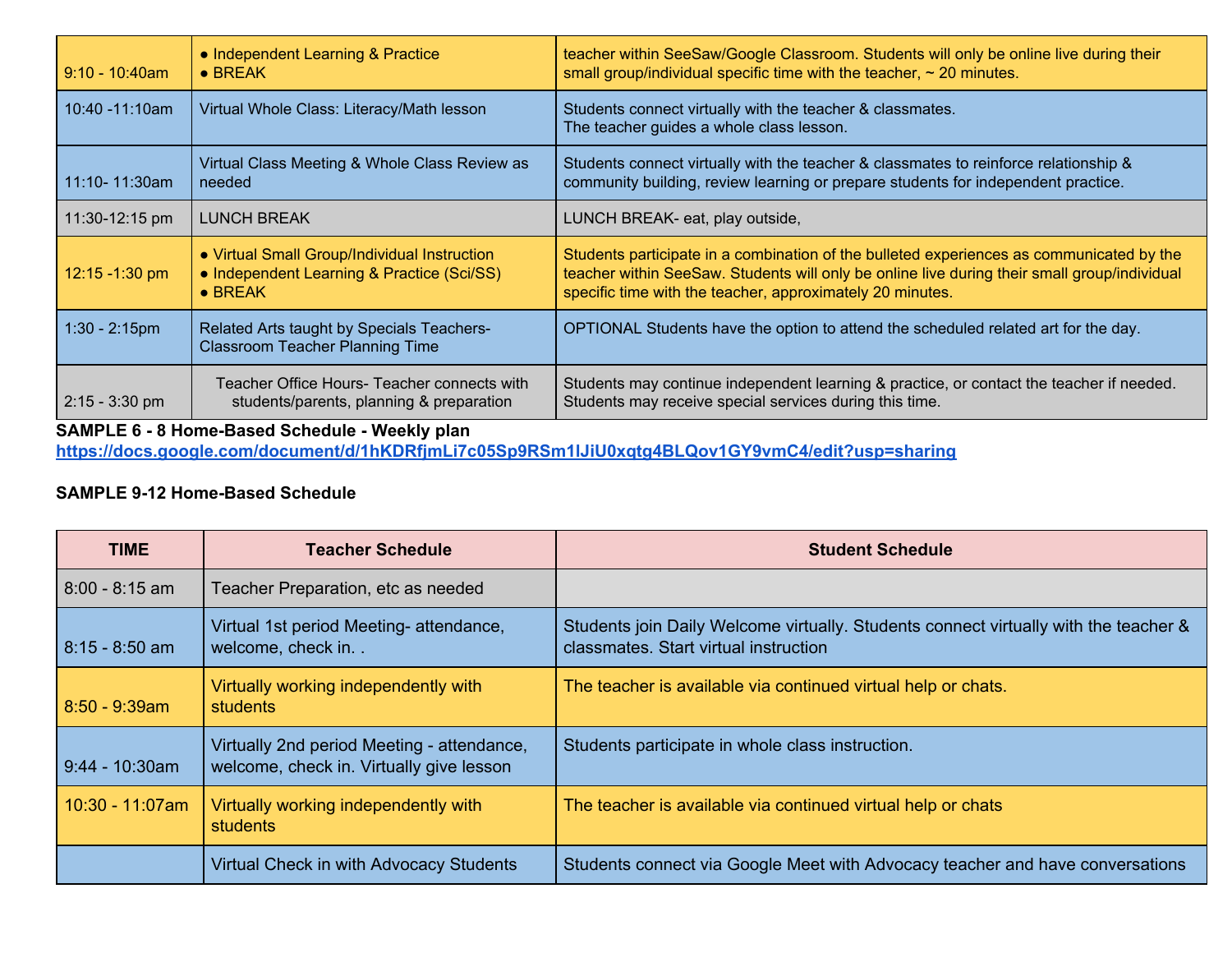| 11:12-11:42am    |                                                                | with other students.                                                                                             |
|------------------|----------------------------------------------------------------|------------------------------------------------------------------------------------------------------------------|
| 11:42-12:21pm    | <b>LUNCH BREAK</b>                                             | LUNCH BREAK- eat, play outside,                                                                                  |
| $12:26 - 1$ pm   | Virtual 3rd period Meeting - attendance,<br>virtual lessons    | Students participate with their virtual class.                                                                   |
| $1 - 1:49$ pm    | Virtually working independently with<br><b>students</b>        | The teacher is available via continued virtual help or chats. Students complete<br>assignments during this time. |
| $1:54 - 2:30$ pm | Virtual 4th period Meeting - attendance and<br>virtual lessons | Students participate with their virtual class.                                                                   |
| $2:30 - 3:17$ pm | Virtually working independently with<br><b>students</b>        | The teacher is available via continued virtual help or chats. Students complete<br>assignments during this time. |
| $3:17 - 3:30$ pm | Teacher Preparation, etc as needed                             |                                                                                                                  |

### **Option 2: Virtual Flex Option (Grades 6-12 Only)**

At the K-5 level, a virtual option *will not be available*, recognizing appropriate amounts of screen time and the challenges of a fully digital environment for this age group. If your child is going to be absent, work directly with your child's teacher to determine a plan.

If a student needs to be absent for a short time, or needs a flexible option for in-person time, students may attend grades 6 - 12 through a live stream option. Teton Middle and Teton High School will offer a daily live stream schedule for each grade level. From home, students can access their classroom via Google Meets to participate in live classroom instruction and discussion. It is the responsibility of the student at home to join class on schedule and to access course materials through Google Classroom or through the teacher.

Teacher options and elective course offerings may be limited, but we will do our best to offer robust schedules.

Families interested in attending school virtually need to contact the school directly. Virtual plans will be developed on an individual student basis based on the needs of the student and the traditional school schedule.

|                 | <b>TMS Sample Virtual Schedule</b> |                              |
|-----------------|------------------------------------|------------------------------|
| <b>Advisory</b> | l8:15 - 8:44                       | <b>Stream at</b><br>home via |

**SAMPLE Virtual Schedule THS - students will combine streaming and online courses** for classes not able to stream. Students may need to arrange for lab classes to come in person for that class during labs or look at an online course for the lab class.

| HR | Math | English | History | Science | Hum/CTE/<br><b>Electives</b> |
|----|------|---------|---------|---------|------------------------------|
|----|------|---------|---------|---------|------------------------------|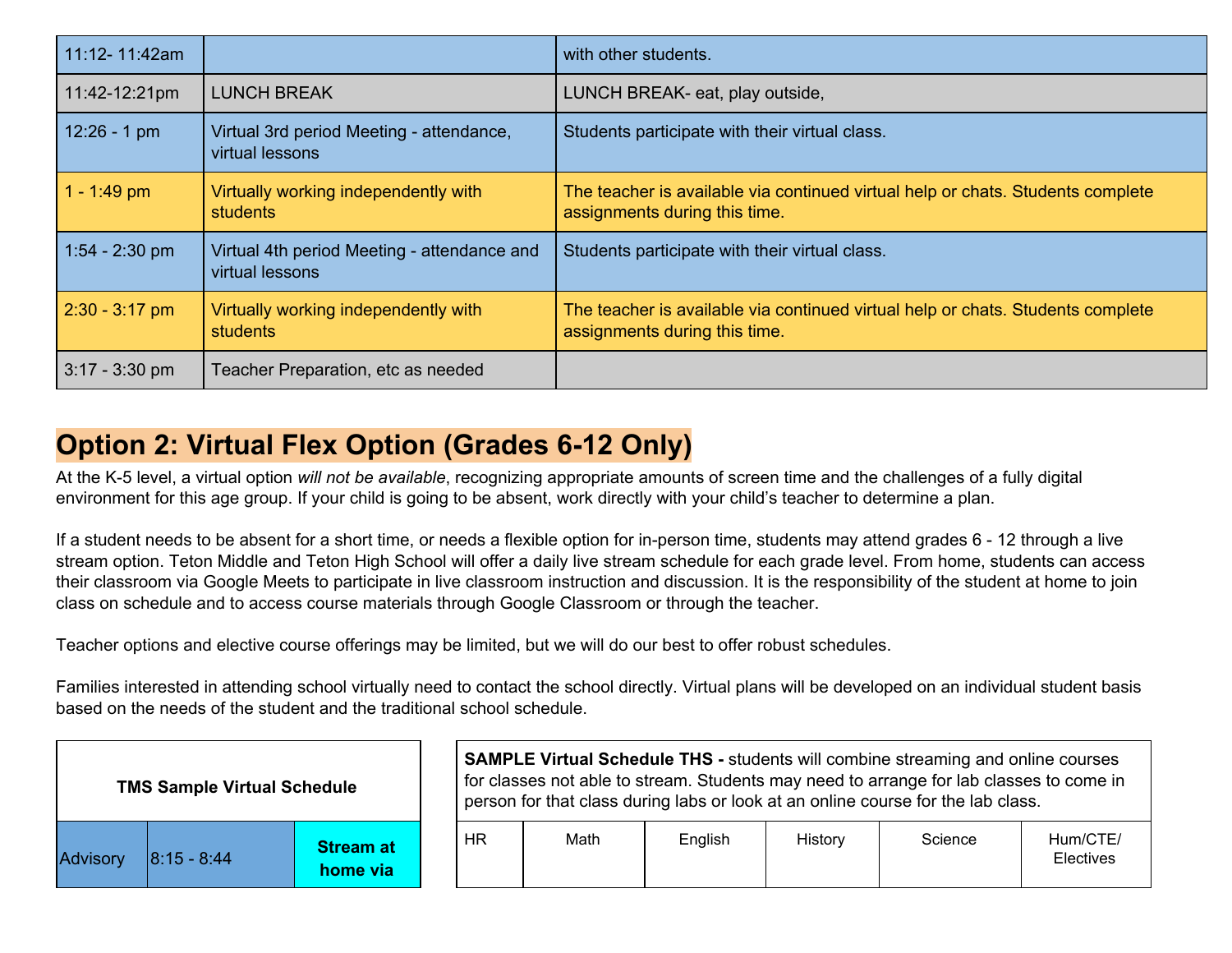| 1st hour | $8:48 - 9:34$   | <b>Google Meets</b> | 1st             |
|----------|-----------------|---------------------|-----------------|
| 2nd hour | $9:38 - 10:20$  |                     | 2 <sub>nd</sub> |
| 3rd hour | 10:24 - 11:08   |                     | 3rd             |
|          |                 |                     | 4th             |
| 4th Hour | $12:01 - 12:45$ |                     | 5th             |
| 5th hour | $12:49 - 1:34$  |                     | 6th             |
| 6th hour | $1:38 - 2:22$   |                     | 7th             |
| 7th hour | $2:26 - 3:15$   |                     | 8th             |

| 1st hour | $8:48 - 9:34$   | <b>Google Meets</b> | 1st | Algebra 1 | English 11 |                      | Biology                 |             |
|----------|-----------------|---------------------|-----|-----------|------------|----------------------|-------------------------|-------------|
| 2nd hour | $9:38 - 10:20$  |                     | 2nd | Geometry  | English 12 |                      | <b>Physical Science</b> |             |
| 3rd hour | $10:24 - 11:08$ |                     | 3rd | Algebra 2 | English 9  | <b>World History</b> |                         | Spanish 2   |
|          |                 |                     | 4th | PreCalc   | English 10 |                      |                         |             |
| 4th Hour | 12:01 - 12:45   |                     | 5th | Calc      |            | <b>Street Law</b>    | Chemistry               | Spanish 1   |
| 5th hour | $12:49 - 1:34$  |                     | 6th | Trans Alg |            | <b>US History</b>    |                         | Mythology   |
| 6th hour | $1:38 - 2:22$   |                     | 7th |           |            |                      |                         |             |
| 7th hour | $2:26 - 3:15$   |                     | 8th |           |            |                      |                         | Intro to Ag |

### **Option 3: Teton Online School- [Teton Online School FAQ's](https://tms.tsd401.org/classes/programs/teton-online-school/faq-teton-online-school/)**

In order to provide the highest quality education to all students, and ensure consistency, we ask that any family enrolling in Teton Online School commit to a full semester of online learning. Any requests to make changes before the semester, and at the semester, will include consideration of current in-person classroom sizes and current health status of the school/community.

If you are interested and wish to enroll, please complete this application: [Teton Online School Registration](https://docs.google.com/forms/d/e/1FAIpQLScXEfhEdMs_aEA6C-pPpdUWfT-UHqXQW681cUH8dTuBFNmcCw/viewform?usp=sf_link). Once your child is registered with Teton Online School, they will be assigned an online teacher from our school district. Your child's online teacher will contact you directly before the start of the school year to discuss the appropriate schedule for your child and appropriate course selections.

Students may enroll in Teton School District 401 as an online student to complete standards-based, online coursework with the support of a highly qualified teacher. This option is available to students in grades K-12. Enrolling in Teton Online School gives students and families access to a local teacher and high quality digital resources to support learning at home. Enrolling in TOS helps support TSD401, as we are funded based on student attendance.

Our goal is to enable students and parents to have the flexibility of learning at home, without giving up the benefit of having a caring and **LOCAL teacher contact** who can provide daily in-person help when necessary.

### Teton Online School for K-5 Students

For K-5 students enrolling in Teton Online School, parents can typically expect students to spend 1.5 hours per day online and to have additional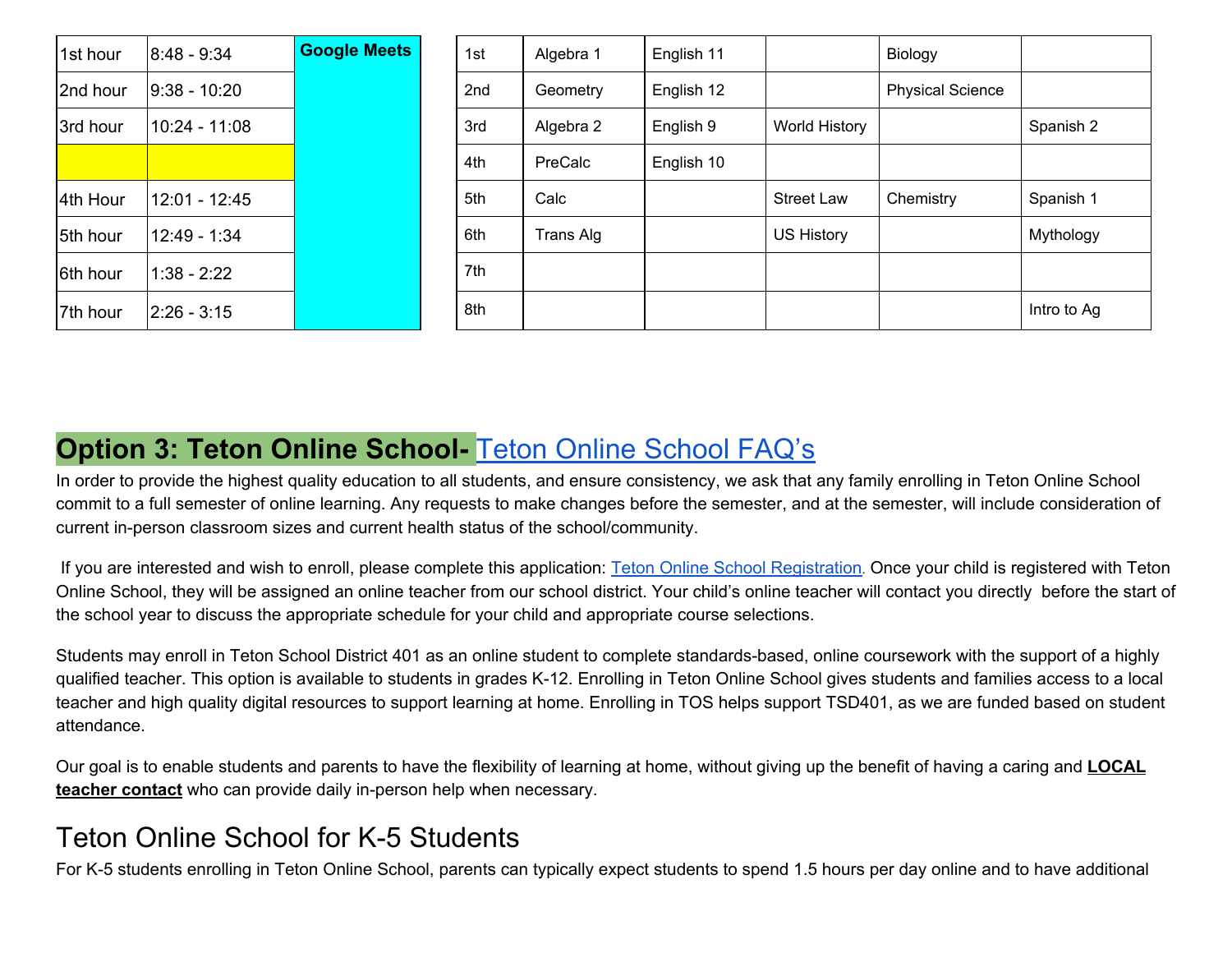paper/physical activities including reading and writing each day. *Dual Language Students* will have an additional 45 minutes per day in Spanish, for a total of 2.25 hours per day. In addition, teachers will meet with students daily via Google Meets for support and direct instruction, and meet one time per week with parents via phone, email, or Google Meets for support and updates on student progress. At the elementary level, students will receive a quarterly standards-based report card, helping parents understand how their students are performing based on grade level expectations.

The direct instruction time with teachers is dependent on the number of students who choose to enroll in Teton Online School and the preferences of the parents. Teachers will discuss specific schedules with individual families at the beginning of the school year. There is flexibility for TOS at the elementary level for parents who would prefer more in person resources or more digital resources. Parents and students can reach out to teachers at any time for additional support as needed.

TOS K-5 students will have access to three different award winning digital programs as part of Teton Online School. They will access all programs through one username and password, through [Clever.](https://clever.com/) For math and literacy, we have chosen platforms that adapt in the moment, rather than programs that rely on a starting assessment. Both Dreambox Learning and Lexia Learning employ technology that responds to students within lessons and activities. This makes the programs highly responsive to student needs and ensures that students are learning what they need to be learning. Math and Literacy instruction will also include direct instruction from the teacher via Google Meets.

#### [DreamBox Learning](https://www.dreambox.com/) **(Math)**

For math, students will work for 30 minutes daily in Dreambox Learning. Dreambox is a highly adaptive platform that focuses on understanding mathematical concepts using digital manipulatives. Additional math activities that align with the adopted K-5 math curriculum, Bridges, will also be integrated into the TOS curriculum.

#### [Lexia Learning](https://www.lexialearning.com/products/core5) **(Reading)**

For Reading, students will work in Lexia Learning. Lexia is an award winning digital literacy program that adapts instruction to meet the needs of students in the 5 areas of literacy; phonemic awareness, phonics, vocabulary, fluency and comprehension. Lexia includes digital and print based resources to support students. Students will be asked to complete 30 minutes daily in Lexia for Teton Online School. In addition, students will be asked to read regularly at home. The teacher can help identify and provide appropriate books and students will be asked to complete reading response assignments based on the books they are reading.

#### [MobyMax](https://www.mobymax.com/) **(Writing/Science/Social Studies)**

MobyMax is an award winning program that provides students with lessons and activities in science, social studies, literacy and math. Teton Online School students will be asked to complete various activities within MobyMax each week. Activities will vary from hands-on and paper based activities, and may include MobyMax activities.

Teachers will also provide a variety of additional resources for learning activities that can be completed at home to enhance student's experiences.

| <b>SAMPLE K-5 Teton Online Schedule</b> |                                                                                                              | <b>DIGITAL</b> | <b>Physical/Offline</b> | <b>DUAL LANGUAGE/OPTIONAL for Non-DL</b> |  |  |
|-----------------------------------------|--------------------------------------------------------------------------------------------------------------|----------------|-------------------------|------------------------------------------|--|--|
| <b>TIME</b>                             | <b>Student Schedule</b>                                                                                      |                |                         |                                          |  |  |
| $8:35$ am - 8:50 am                     | Daily Welcome- Students join Daily Welcome virtually. The day begins with relationship & community building. |                |                         |                                          |  |  |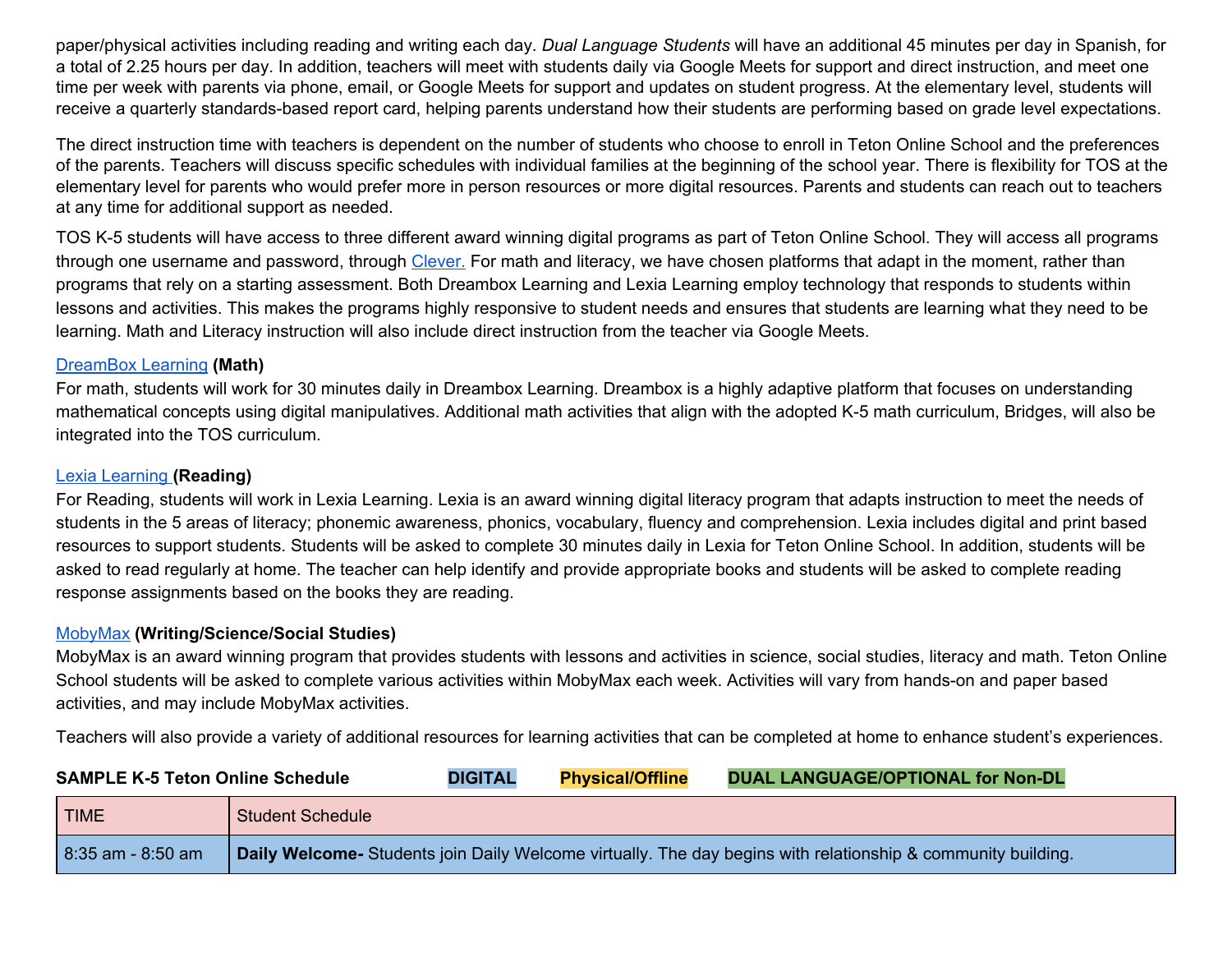| $8:50$ am - 9:10 am   | <b>Math Lesson-</b> The teacher sets the stage for the day's learning and guides a whole class lesson in Bridges Math.                                                                                                                                                                                                                                                                                                                                                                                 |
|-----------------------|--------------------------------------------------------------------------------------------------------------------------------------------------------------------------------------------------------------------------------------------------------------------------------------------------------------------------------------------------------------------------------------------------------------------------------------------------------------------------------------------------------|
| 9:10 am - 9:55 am     | Independent Practice- Math-Students participate in a combination of experiences as communicated by the teacher<br>within SeeSaw/Google Classroom. These experiences may include:<br>• Virtual Small Group, Virtual Individual Instruction, Independent Learning & Practice (Bridges math student<br>workbook), Dreambox individualized math practice, 15 minute BREAK<br>Students will be online live during their scheduled daily small group/individual specific time with the teacher, ~15-20 mins. |
| $9:55$ am $-10:15$ am | Students connect virtually with the teacher & classmates. The teacher guides a whole class literacy lesson.                                                                                                                                                                                                                                                                                                                                                                                            |
| 10:15 pm $-11:00$ am  | Students participate in a combination of experiences as communicated by the teacher within SeeSaw/Google Classroom.                                                                                                                                                                                                                                                                                                                                                                                    |
| 11:00 am -12:00 pm    | LUNCH BREAK- eat, play outside,                                                                                                                                                                                                                                                                                                                                                                                                                                                                        |
| 12:00 pm $-1:30$ pm   | Students participate in a combination of experiences as communicated by the teacher within SeeSaw/Google Classroom.                                                                                                                                                                                                                                                                                                                                                                                    |
| 1:30 pm $-$ 2:15 pm   | OPTIONAL Non-DL students have the option to attend the scheduled related art for the day.<br><b>SPANISH DUAL LANGUAGE SPANISH CLASS</b>                                                                                                                                                                                                                                                                                                                                                                |
| $2:15$ pm - 3:30 pm   | Students may continue independent learning & practice, or contact the teacher if needed. Students may receive special<br>services during this time.                                                                                                                                                                                                                                                                                                                                                    |

### Teton Online School for Grades 6 - 8

At the 6-8 level, this includes completing coursework through [Edmentum Courseware](https://www.edmentum.com/products/courseware) with the support of a teacher as needed. Math for TOS for grades 6-8 will be offered through [DreamBox Learning](https://www.dreambox.com/). Edmentum courses are aligned to grade level standards and can be completed at the student's own pace. In addition to the core English, Math, Science and Social Studies courses, students may also sign up for additional elective courses. Week One of TOS will be dedicated to an online learning bootcamp that walks students through their roles, schedules, navigating the platform - basically everything the student will need to know to be successful.

Students will work with their teacher to choose courses and determine a schedule for the year. Schedules are flexible and students can choose to work on courses for a quarter, semester, or throughout the year. Once the student and teacher determine an appropriate schedule, the teacher will help the student ensure they are on track to complete coursework.

Students in grades 6 -8 should spend about 4 hours online each day working on coursework. Teachers will check in with students via phone, email, or Google Meets weekly to provide support and additional instruction. Parents students will be expected to communicate regularly with their child's teacher to ensure that students are on track to complete their courses. The teacher will meet with parents weekly to discuss student progress and provide support via email, phone, or Google Meets.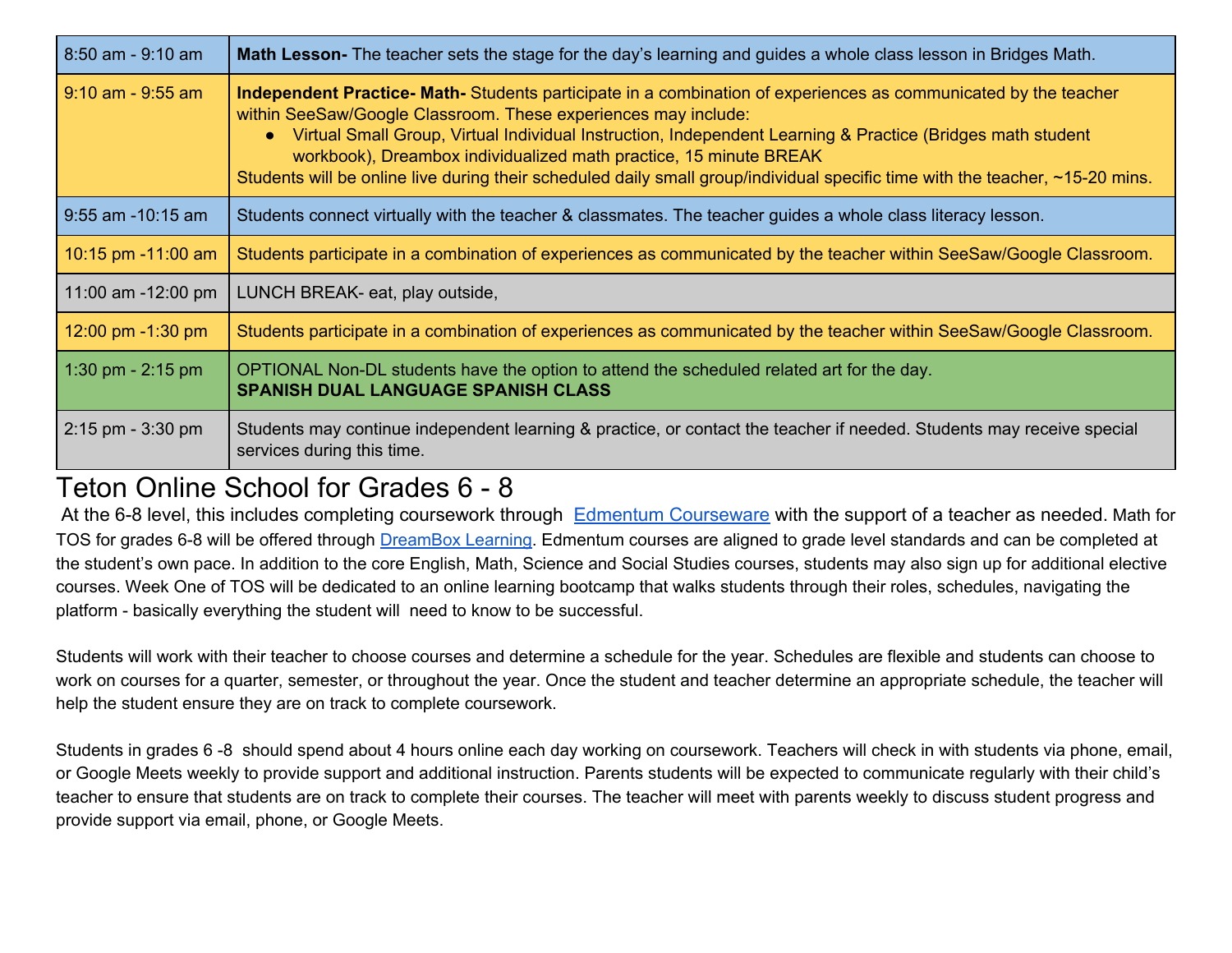### Teton Online School for Grades 9-12

At the 9-12 level students will complete coursework in [Edmentum](https://www.edmentum.com/products/courseware) and/or [IDLA.](https://www.idahodigitallearning.org/login/) Both Edmentum and IDLA courses are aligned to grade level standards and can be completed at student's own pace. In addition to the core English, Math, Science and Social Studies courses, students may also sign up for additional elective courses. Edmentum and IDLA offer a variety of elective courses from photography, world languages, Career and Technical courses and more. Edmentum and IDLA also offer a variety of Advanced Placement (AP) courses. The teacher will supplement Edmentum and IDLA courseware with additional projects and/or enhancement activities throughout the year.

Students will work with their teacher to choose courses and determine a schedule for the year. Schedules are flexible and students can choose to work on courses for a quarter, semester, or throughout the year. Once the student and teacher determine an appropriate schedule, the teacher will help the student ensure they are on track to complete coursework.

Students in grades 9 - 12 should spend about 4 hours online each day working on coursework. Teachers will check in with students via phone, email, or Google Meets weekly to provide support and additional instruction. Parents of grades 9-12 students will be expected to communicate regularly with their child's teacher to ensure that students are on track to complete their courses. The teacher will meet with parents weekly to discuss student progress and provide support via email, phone, or Google Meets.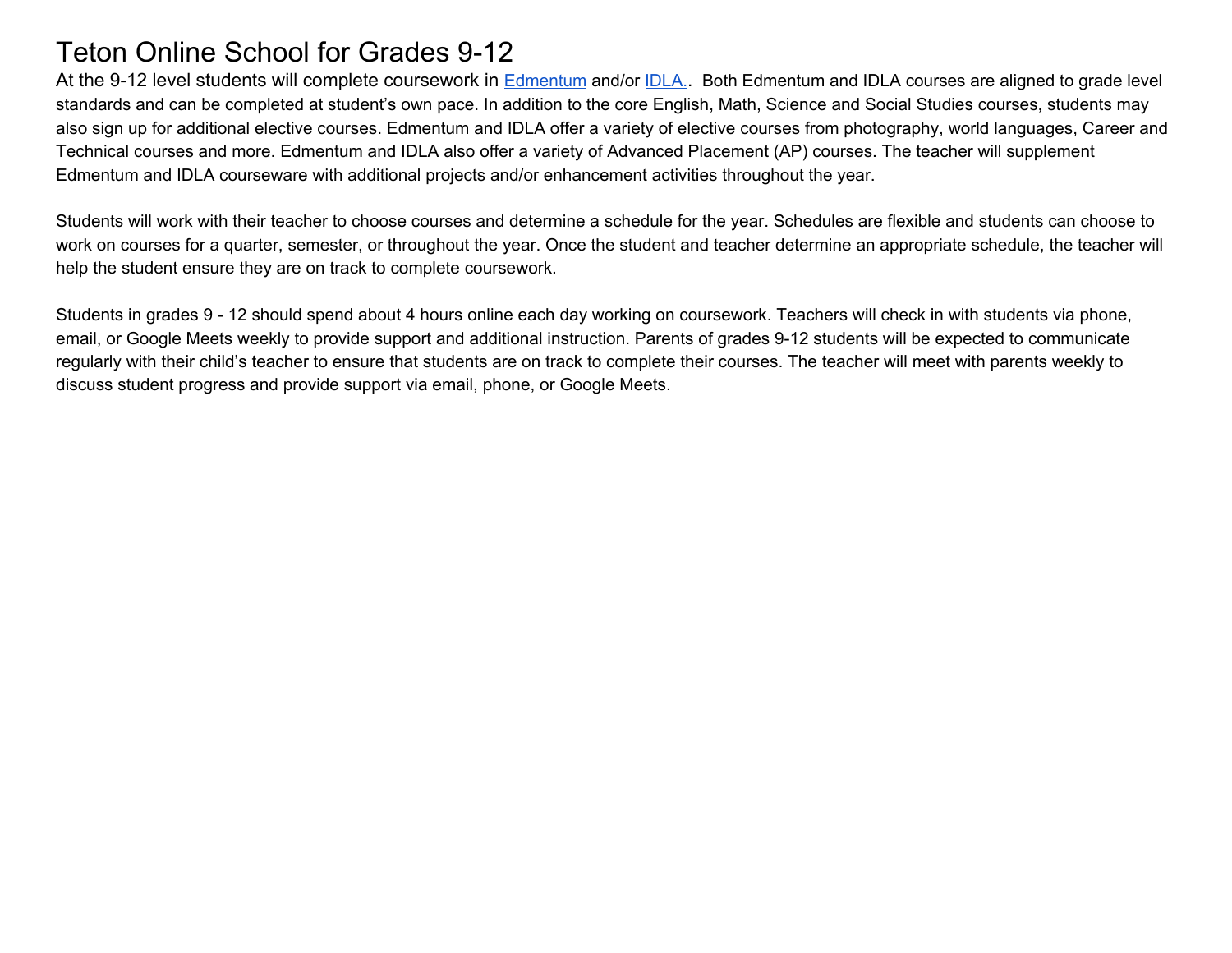REGARDLESS OF THE RISK LEVEL THROUGHOUT THE REMAINDER OF THE PANDEMIC and the enrollment option you are choosing, **EVERYONE IS ASKED TO DO THE FOLLOWING** within the community and within school buildings to ensure the safety of our community:

### **Expectations and Norms for all students, staff, visitors at schools, on school buses, property, events, activities, games, etc:**

- **Stay home if you are sick or have any symptoms of illness** 
	- Symptoms include:
		- Fever (100.4 or higher) Cough Chills Chills Sore Throat
		-
- 
- Muscle Pain Loss of taste/smell Nausea or vomiting Diarrhea
	-
- Congestion/runny nose Shortness of breath Trouble breathing
- 
- 
- 
- **Maintain 6ft of physical distance from others (outside of immediate family) whenever possible.**
- **Wear face coverings in public when physical distancing is not possible**
- **Wash hands frequently for at least 20 seconds or use hand sanitizer**
- Large gatherings, as allowed, are asked to implement: physical distancing, use of face coverings by staff and participants, increased sanitization measures, and increased personal hygiene measures (handwashing/hand sanitizing).
- Carefully monitor your health (refer to **EIPH Health Monitoring Decision Tree)**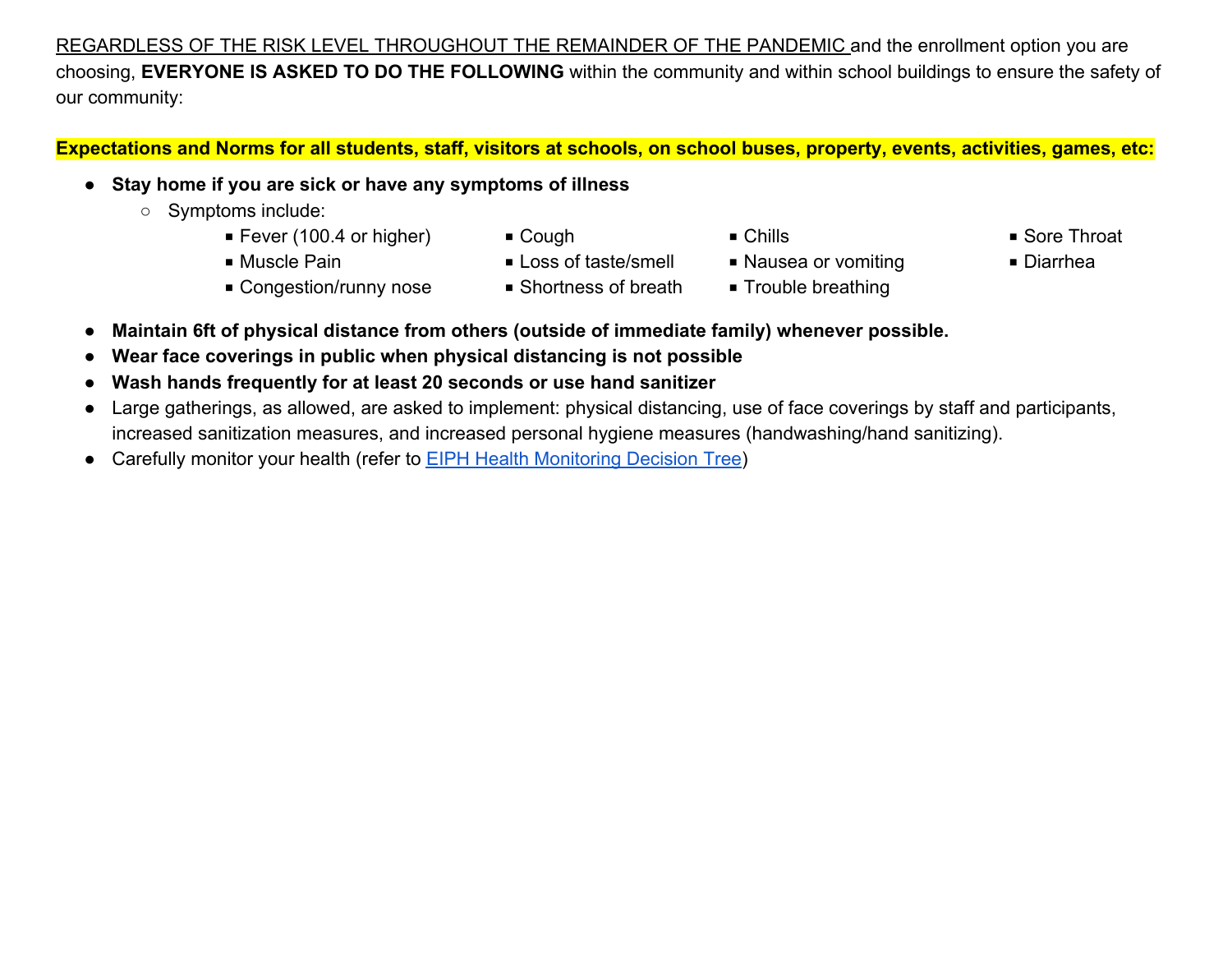### **Otoño de 2020 Plan de reapertura del distrito escolar 401 de Teton Actualizado el 18 de agosto de 2020 TSD 401 Admin-Team, TEA**

El Distrito Escolar 401 de Teton está comprometido a ofrecer a nuestros estudiantes la mejor educación posible en el ambiente más seguro. En estos tiempos sin precedentes, nuestro compromiso con nuestros estudiantes, personal y comunidad no ha cambiado. TSD 401 está dedicado al bienestar físico, mental, social y emocional de nuestros estudiantes y personal y continuaremos desarrollando este plan para satisfacer mejor las necesidades de nuestros accionistas. TSD 401 ha desarrollado este plan en consulta con Eastern Idaho Public Health (EIPH) y las pautas del Departamento de Educación del Estado de Idaho para la apertura de escuelas. Los siguientes recursos seguirán siendo útiles para nosotros a medida que ingresemos al año escolar 2020-2021.

INDEPENDIENTEMENTE DEL NIVEL DE RIESGO EN TODO EL RESTO DE LA PANDEMIA y la opción de inscripción que elija, **TODOS ESTÁN PEDIDOS QUE HAGAN LO SIGUIENTE** dentro de la comunidad y dentro de los edificios escolares para garantizar la seguridad de nuestra comunidad:

Expectativas y Normas para todos los estudiantes, personal, visitantes en las escuelas, en los autobuses escolares, propiedad, eventos, actividades, juegos, etc.

- **Quedarse en casa si está enfermo o tiene algún síntoma de enfermedad** 
	- Los síntomas incluyen:
- $\blacksquare$  Fiebre (100,4 o más)
- Tos
- Escalofríos
- Dolor de garganta
- Dolor muscular
- Pérdida del gusto / olfato
- Náuseas o vómitos
- Diarrea
- Congestión / secreción nasal
- Dificultad para respirar
- Dificultad para respirar
- **Mantenga 6 pies de distancia física de otros (fuera de la familia inmediata) siempre que sea posible.**
- **Use cubiertas faciales en público cuando no sea posible el distanciamiento físico.**
- **Lávese las manos con frecuencia durante al menos 20 segundos o use un desinfectante para manos.**
- Se solicita a las grandes reuniones, según lo permitido, que implementen: distanciamiento físico, uso de cubiertas faciales por parte del personal y los participantes, aumento de las medidas de desinfección y aumento de las medidas de higiene personal (lavado de manos / desinfección de manos).
- Supervise atentamente su salud (consulte el árbol de decisiones de supervisión de la salud de EIPH).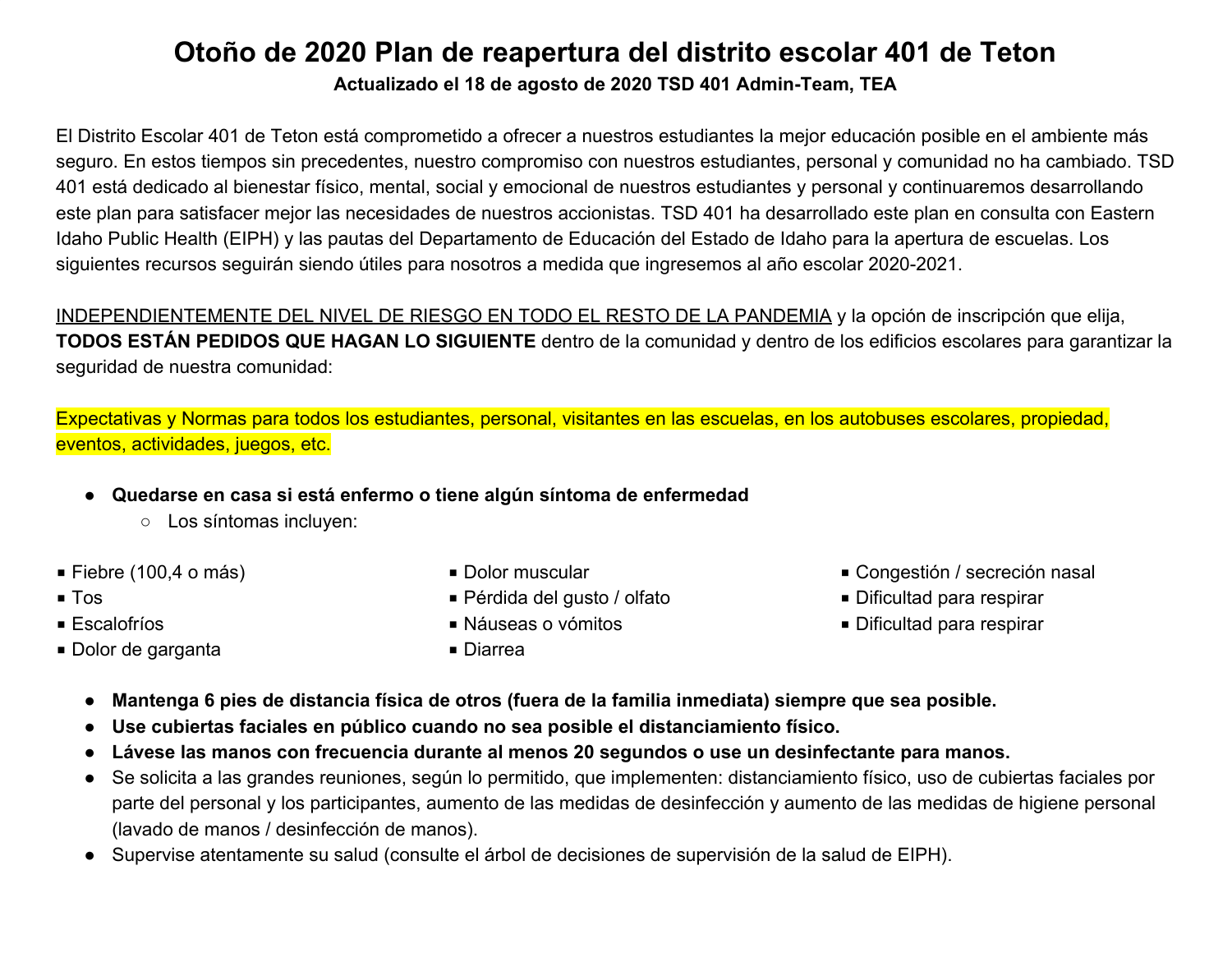### **Recursos y referencias importantes:**

Salud Pública del Este de Idaho: información sobre el nivel de riesgo comunitario, planes regionales y más.

Reapertura de las escuelas públicas de otoño de 2020 / plan de reapertura de las escuelas del estado de Idaho del SDE

Consideraciones de los CDC para las escuelas

Árbol de decisiones de monitoreo de salud de EIPH

EIPH COVID Regional Response Plan\_Draft\_7-14-20.pdf

### **Inicio de la escuela**

El equipo de administración propone que los estudiantes comiencen la escuela el lunes [31 de agosto para el año escolar 20-21](https://drive.google.com/file/d/1SQxUdtDgZh_X_8r8evPHwYw6i-aShlbY/view).

Para ajustar la fecha de inicio del estudiante sin afectar el presupuesto del distrito ya aprobado por la Junta Escolar, proponemos los siguientes cambios al calendario previamente aprobado:

- Mueva los días PD del 1 de octubre y 7 de mayo al 24 y 25 de agosto. El 1 de octubre y el 7 de mayo se convierten en días para estudiantes.
- Elimine 3 días de nieve del calendario y haga los días 25, 26 y 27 de agosto para el personal.

Calendario ajustado:

- Fecha de inicio: 31 de agosto
- Fecha final: 28 de mayo
- 166,5 días de estudiante
- 190 días de personal
- 8 días de PD antes de que comience la escuela
- 3.5 días de PD dentro del año (3 días de PD ajustados a días de estudiantes)
- 3 días de calificaciones

### **Planificación y formación a principios de año**

- Tiempo de colaboración a nivel escolar
	- Protocolos de prevención, distanciamiento y sanitización
	- Refinando los horarios diarios para las escuelas en línea en persona, virtuales y Teton
	- Desarrollar recursos de instrucción para el comienzo del año
		- Higiene, nuevos protocolos escolares, herramientas y recursos digitales,
		- Procesos típicos de inicio de año: rutinas, horarios, gestión del aula, etc.
		- Planificación de contenido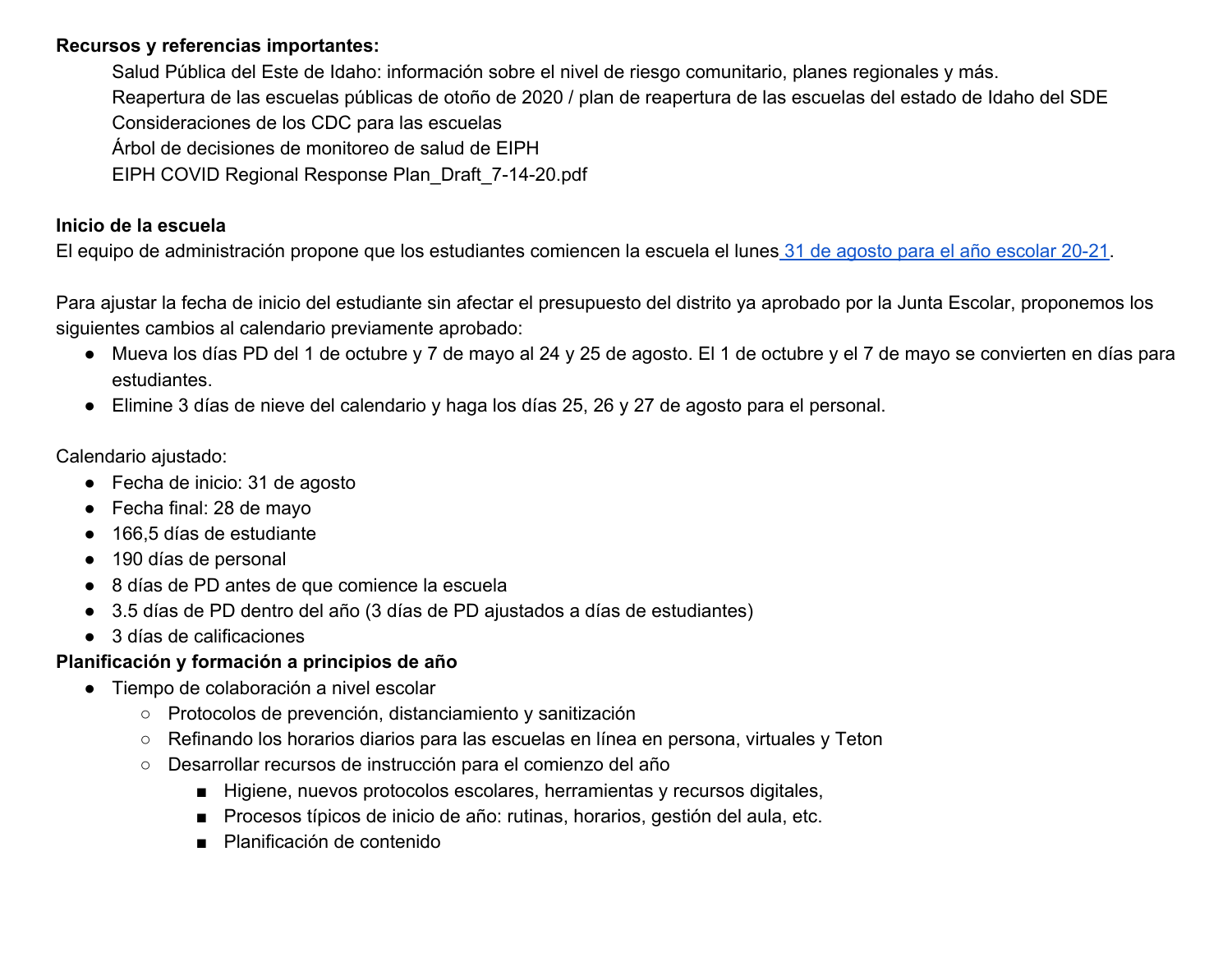- DP programado para todo el personal
	- Plataforma de reunión virtual del distrito Google Meets
	- Sistemas de gestión de aprendizaje: inteligente (K-5), Google Classroom (4-12), SeeSaw (K-3)
	- Soporte de desarrollo profesional individualizado: OTIS para educadores
	- OPCIONAL: Herramienta de presentación de lecciones digitales: Learning Explorer (también en octubre)
- Desarrollo profesional programado para profesores de Teton Online School
	- $\circ$  Lexia y Moby Max (K-5)
	- Dreambox (K-8)
	- Edmentum e IDLA (6-12)

INDEPENDIENTEMENTE DEL NIVEL DE RIESGO EN TODO EL RESTO DE LA PANDEMIA y la opción de inscripción que elija, **TODOS ESTÁN SOLICITADOS QUE HAGAN LO SIGUIENTE** dentro de la comunidad y dentro de los edificios escolares para garantizar la seguridad de nuestra comunidad:

Expectativas y Normas para todos los estudiantes, personal, visitantes en las escuelas, en los autobuses escolares, propiedad, eventos, actividades, juegos, etc.

- **Quedarse en casa si está enfermo o tiene algún síntoma de enfermedad** 
	- Los síntomas incluyen:
- ◾

Fiebre (100,4 o más)

- Tos
- Escalofríos
- Dolor de garganta
- Dolor muscular
- Pérdida del gusto / olfato
- Náuseas o vómitos
- 
- Congestión / secreción nasal
- Dificultad para respirar
- Dificultad para respirar
- **Mantenga 6 pies de distancia física de otros (fuera de la familia inmediata) siempre que sea posible.**
- **Use cubiertas faciales en público cuando no sea posible el distanciamiento físico.**

■ Diarrea

- **Lávese las manos con frecuencia durante al menos 20 segundos o use un desinfectante para manos.**
- Se solicita a las grandes reuniones, según lo permitido, que implementen: distanciamiento físico, uso de cubiertas faciales por parte del personal y los participantes, aumento de las medidas de desinfección y aumento de las medidas de higiene personal (lavado de manos / desinfección de manos).
- Supervise atentamente su salud (consulte el árbol de decisiones de supervisión de la salud de EIPH).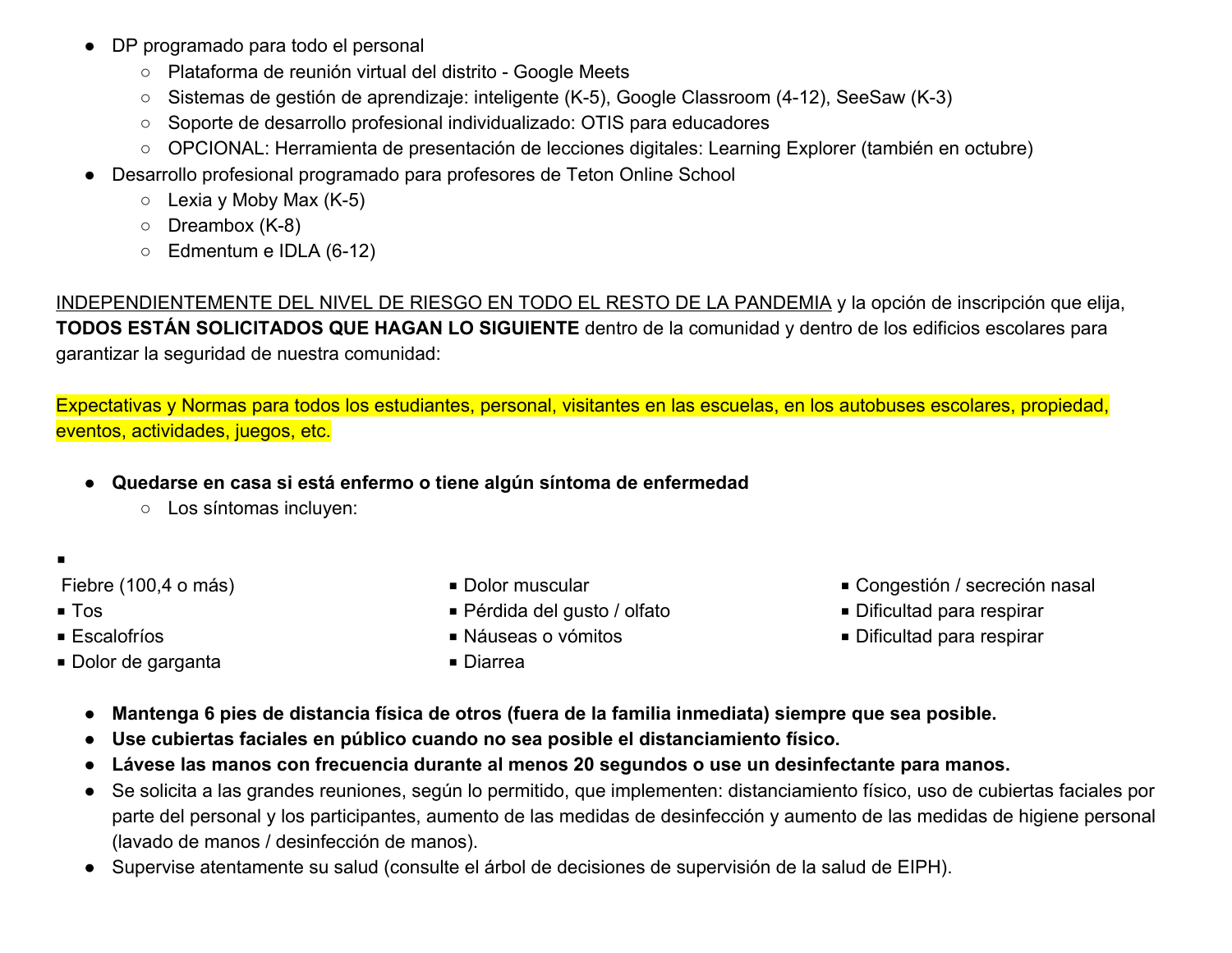Al ingresar al año escolar 2020-2021, hay tres opciones disponibles para las familias del Distrito Escolar 401 de Teton. Estas opciones están disponibles para todos los estudiantes de K-12, incluido el programa de Lenguaje Dual en Español. Estaremos ajustando las asignaciones de los maestros, completando la capacitación con los maestros y los estudiantes, para apoyar nuestras opciones educativas. Para apoyar la coherencia y una experiencia educativa de calidad, pedimos que los padres se comprometan con una opción por un mínimo de un semestre. Entendemos que las necesidades individuales varían y cualquier solicitud para hacer cambios antes del semestre o en el semestre incluirá la consideración del tamaño actual de las aulas presenciales, el estado de salud actual de la escuela / comunidad, el personal y los recursos. El primer semestre finaliza el 14 de enero de 2021. Los planes para los servicios de educación especial se desarrollarán a principios de año con los padres. TSD 401 Protocolo Covid-19 de servicios especiales

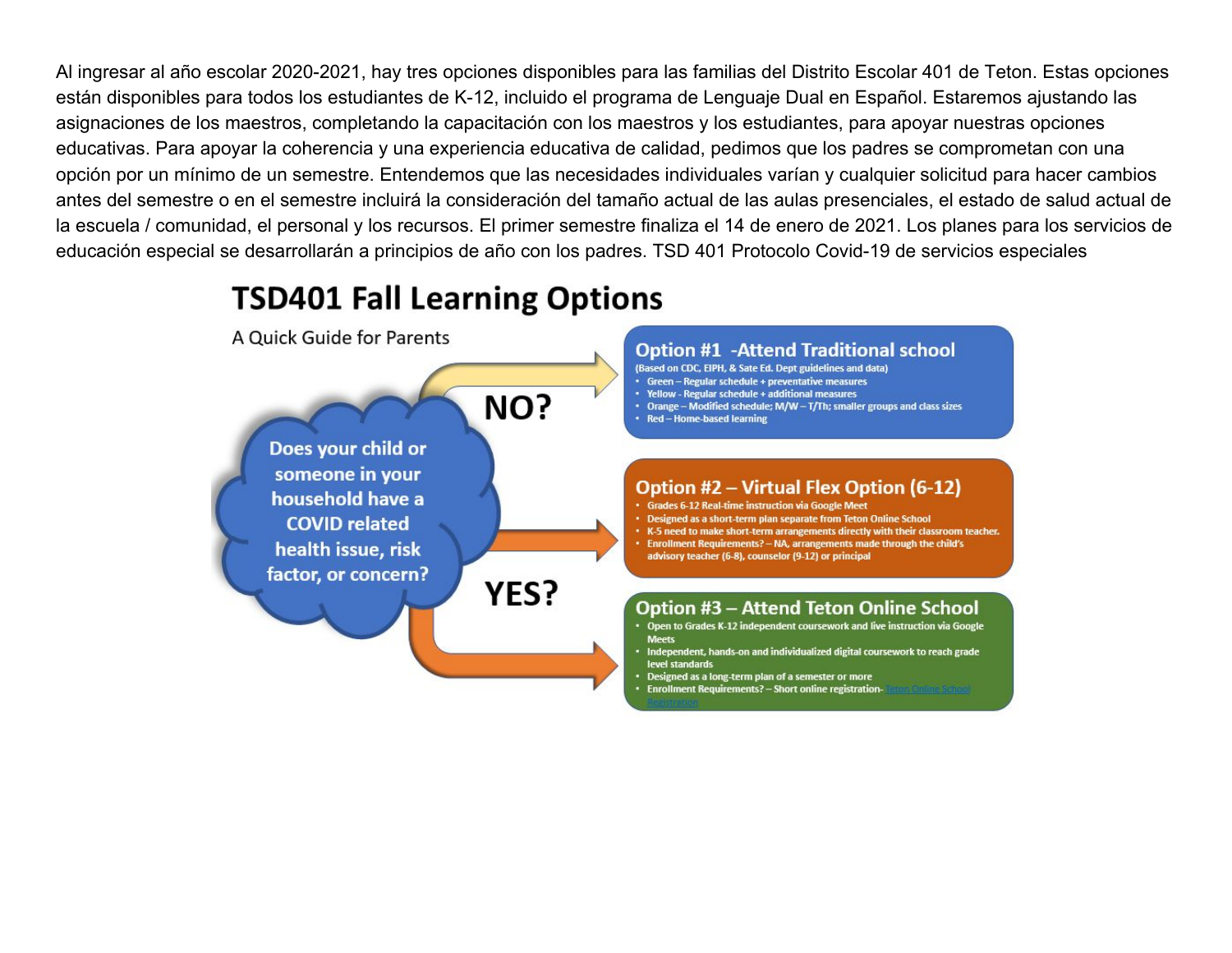### **Creación de un entorno seguro para el aprendizaje en persona**

### **Protocolos de seguridad**

Protocolos de prevención

- Se pide a los estudiantes y al personal que se sientan enfermos que se queden en casa
- Habrá asignaciones adicionales por días de enfermedad para ayudar al personal y a los estudiantes a quedarse en casa cuando estén enfermos
- Se le pedirá al personal que verifique las temperaturas diariamente antes de ingresar a los edificios escolares.
- Las temperaturas de los estudiantes se controlarán al comienzo de cada día escolar.
- Si un estudiante o miembro del personal tiene una temperatura de 100.4 o más, se le pedirá que se aísle en un espacio específicamente diseñado dentro del edificio. Se realizará un segundo control de temperatura. Si se registra una temperatura superior a 100.4, el miembro del personal o el estudiante deberá regresar a casa.
- Si un estudiante o miembro del personal llega a la escuela con síntomas de enfermedad, deberá regresar a casa.
- Hasta que los estudiantes puedan ser recogidos, serán aislados en un espacio de aislamiento específicamente designado dentro del edificio escolar.
- Se requerirán máscaras / cubrimientos para el rostro de todos los estudiantes y el personal dentro de los edificios, en los autobuses y en situaciones donde no se pueda lograr una distancia de 6 pies.
- No se requerirán máscaras cuando los estudiantes estén afuera y se pueda mantener una distancia de 6 pies
- No se requerirán máscaras durante la actividad física intensa, se mantendrá el distanciamiento social en estas situaciones tanto como sea posible.
- Se han instalado barreras de plexiglás en todas las oficinas escolares.
- Para minimizar las interacciones de los estudiantes, los grupos de estudiantes se colocarán juntos en su horario diario tanto como sea posible
- Para minimizar las interacciones entre los estudiantes, cuando sea posible, los maestros de especialidades de primaria (música, arte, español, etc.) viajarán con los estudiantes en lugar de tener varios grupos dentro y fuera de un área de clase.

### Protocolos de distanciamiento

- Los horarios y lugares del almuerzo se escalonarán y / o ajustarán según sea necesario para apoyar el distanciamiento social
- Los horarios y lugares del recreo se escalonarán y / o ajustarán según sea necesario para mantener el distanciamiento social
- El personal supervisará los tiempos de paso para mantener el distanciamiento social en los pasillos.
- Se desarrollarán protocolos de distanciamiento de pasillos
- Los escritorios de los estudiantes estarán ubicados en las aulas para mantener el distanciamiento social tanto como sea posible.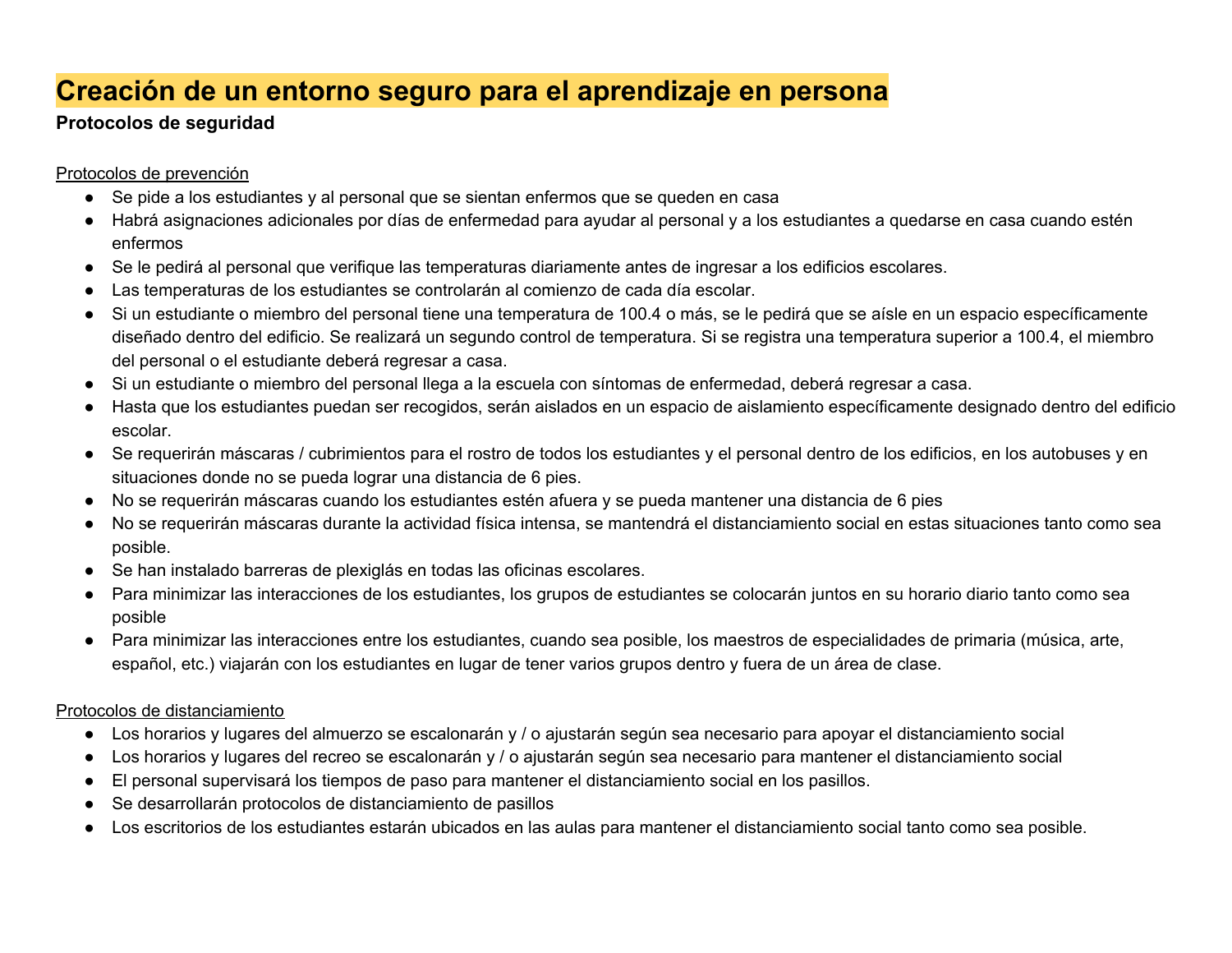Protocolos de saneamiento

- Se proporcionará desinfectante de manos cuando los estudiantes ingresen a la escuela
- La desinfección y el lavado de manos se programarán durante el día escolar a intervalos regulares.
- La desinfección de la superficie del escritorio se realizará cada vez que cambie un período de clase y al final de cada día. Los estudiantes y profesores ayudarán con esto.
- Se apagarán todos los surtidores de bebederos
- Las estaciones de llenado de agua estarán disponibles para que los estudiantes llenen las botellas de agua; los estudiantes deben traer una botella de agua de casa o cada escuela tendrá un plan para proporcionar botellas de agua si los estudiantes no tienen una.

#### Protocolos de transporte

- Los estudiantes y los conductores usarán una máscara en el autobús.
- Todos los autobuses tendrán asientos asignados para mitigar la interacción de los estudiantes.
- Los hermanos se sentarán juntos tanto como sea posible
- Todos los autobuses tendrán asientos de aislamiento cerca del conductor cuando sea necesario
- Las temperaturas se tomarán cuando los estudiantes suban al autobús.
	- Si un estudiante tiene una temperatura de 100.4 o más
		- Si un padre está presente en la parada del autobús, el estudiante puede regresar a casa con el padre.
		- El estudiante usará desinfectante para manos antes de entrar al autobús, estará sentado cerca del conductor y será dirigido a la oficina de la escuela al salir del autobús.
		- En la oficina se tomará nuevamente la temperatura, y si la temperatura es de 100.4 o más, se contactará a los padres para que recojan a su hijo, se aislará al estudiante hasta que los padres puedan recoger a su hijo
- Se proporcionará desinfectante de manos en cada autobús
- La limpieza y desinfección se realizarán después de cada ruta de autobús completada

### Protocolos de servicio de alimentos

- Los estudiantes pueden necesitar comer en un entorno alternativo y no en la cafetería (gimnasio, salones de clases, otras áreas).
- Los horarios de las comidas se pueden escalonar (a determinar a nivel escolar)
- Todas las temperaturas del personal de cocina se tomarán diariamente.
- Todo el personal de cocina usará máscaras y guantes.
- Se requerirá que los estudiantes servidores se pongan una máscara nueva desechable, se laven las manos antes de ingresar al área de servicio y usen guantes.
- El almuerzo, pagadero a través de MealTime (o proporcionado gratis o con un costo reducido para las familias elegibles), estará disponible para todos los estudiantes inscritos en el distrito y marcados como asistentes ese día, incluso si están aprendiendo virtualmente o mediante Teton Online School; registro, lugares de recogida y otros detalles por determinar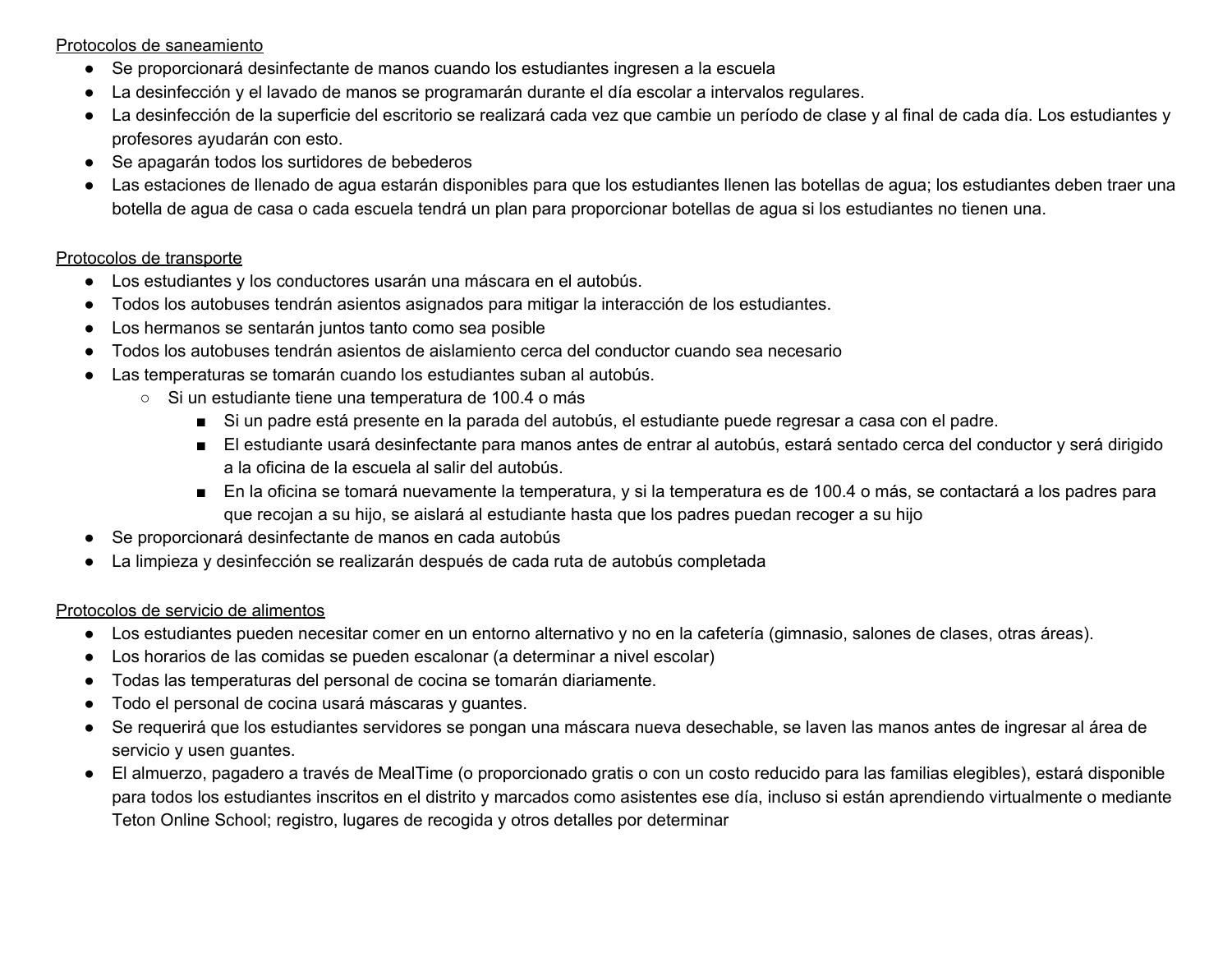Protocolos de custodia / mantenimiento

- Las superficies duras como dispensadores de jabón, lavabos, manijas y asientos de inodoros, perillas de puertas, pizarras blancas, escritorios, mesas, etc., se limpiarán con desinfectante 2-3 veces durante el día escolar.
- Las alfombras se rociarán diariamente con un aerosol desinfectante para superficies,
- La aspiración puntual ocurrirá a diario
- Las alfombras de las aulas se aspirarán profundamente cada dos días.
- Los filtros del sistema de filtración de aire para áreas de nueva construcción THS, TMS, DES y VES y RUES y TES serán revisados y reemplazados regularmente
- Mantenimiento está trabajando para asegurar e instalar sistemas de filtración de aire en las antiguas salas de RUES, TES y las oficinas del distrito.

#### Protocolos de prueba positivos

Si un estudiante o miembro del personal da positivo por Covid-19, la persona que dio positivo se aislará por sí misma durante 14 días. El distrito trabajará directamente con Eastern Idaho Public Health para determinar los próximos pasos. Después de comprender las interacciones del estudiante o miembro del personal dentro del entorno escolar a través de una investigación de contacto cercano, TSD junto con EIPH tomarán decisiones sobre la cuarentena, las pruebas adicionales o la transición de las aulas al aprendizaje en el hogar.

#### **Respuesta del miembro del personal de SAMPLE**:

Informe un caso positivo al director / supervisor, luego informe al superintendente.

Colaboración con East Idaho Public Health con decisiones sobre cuarentena, cierre de aulas o escuelas, pruebas de seguimiento, Se necesita aprobación médica para regresar al trabajo.

### **MUESTRA de respuesta positiva del estudiante:**

Informe un caso positivo al director, luego informe al superintendente. Colaboración con East Idaho Public Health con decisiones sobre cuarentena, pruebas de seguimiento, Se necesita aprobación médica para regresar a la escuela.

Expectativas y Normas para todos los estudiantes, personal, visitantes en las escuelas, en los autobuses escolares, propiedad, eventos, actividades, juegos, etc.

- **Quedarse en casa si está enfermo o tiene algún síntoma de enfermedad** 
	- Los síntomas incluyen:
- $\blacksquare$  Fiebre (100,4 o más)
- Tos
- Escalofríos
- Dolor de garganta
- Dolor muscular
- Pérdida del gusto / olfato
- Náuseas o vómitos
- Diarrea
- Congestión / secreción nasal
- Dificultad para respirar
- Dificultad para respira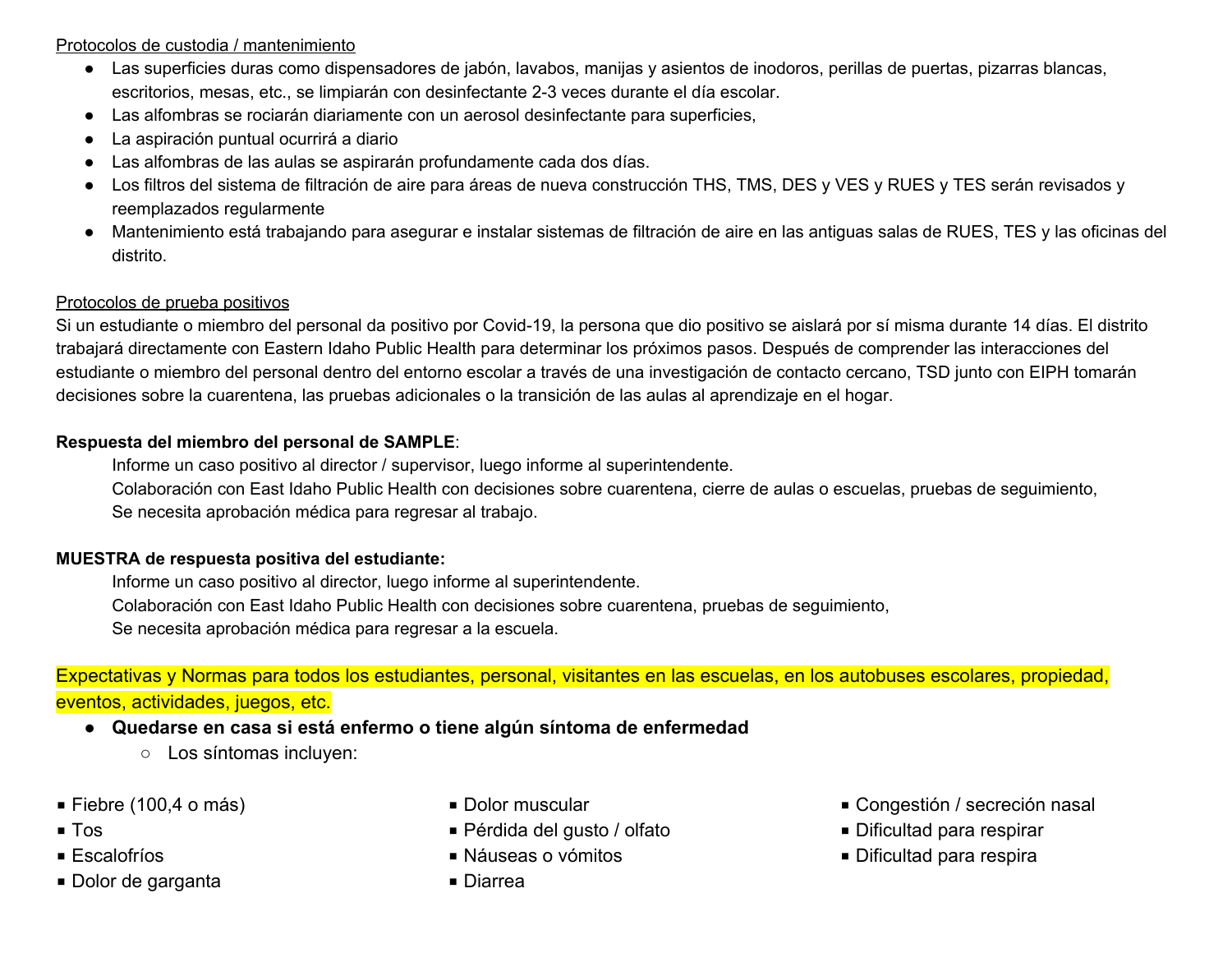- **Mantenga 6 pies de distancia física de otros (fuera de la familia inmediata) siempre que sea posible.**
- **Use cubiertas faciales en público cuando no sea posible el distanciamiento físico.**
- **Lávese las manos con frecuencia durante al menos 20 segundos o use un desinfectante para manos.**
- Se solicita a las grandes reuniones, según lo permitido, que implementen: distanciamiento físico, uso de cubiertas faciales por parte del personal y los participantes, aumento de las medidas de desinfección y aumento de las medidas de higiene personal (lavado de manos / desinfección de manos).
- Supervise atentamente su salud (consulte el árbol de decisiones de supervisión de la salud de EIPH).

### **Opción 1: Inscripción en persona**

Las familias que eligen la inscripción en persona pueden esperar que los estudiantes asistan físicamente a la escuela 5 días a la semana si nuestra comunidad está experimentando niveles de riesgo mínimos a moderados de casos según lo definido por EIPH. Los estudiantes asistirán físicamente a la escuela 2 días a la semana si nuestra comunidad está experimentando un alto nivel de riesgo de casos, y los estudiantes no asistirán físicamente si nuestra comunidad está experimentando un nivel crítico de casos.

Las etapas de apertura de la escuela, cambio a un horario de días alternos o cerrado para aprendizaje solo remoto, se realizarán en colaboración con East Idaho Public Health, profesionales médicos y serán determinadas por la junta escolar (el aviso y la agenda para las reuniones especiales de la junta escolar requieren un aviso mínimo de 24 horas). Las etapas de apertura de la escuela ocurrirán por un período mínimo de 2 semanas para apoyar la consistencia en la instrucción.

### **Riesgo mínimo / moderado: aprendizaje en persona (categoría 1 de Idaho)**

### **Riesgo mínimo:** no a una tasa mínima de casos activos (según lo definido por Eastern Idaho Public Health)

#### **Riesgo moderado:** según lo determinado por Eastern Idaho Public Health

Los estudiantes que asisten a la escuela de lunes a viernes con el horario escolar típico, los autobuses estarán funcionando,

Seguir todos los protocolos de prevención, distanciamiento y saneamiento.

Los horarios escolares diarios reflejarán los protocolos de prevención, distanciamiento y saneamiento como se refleja arriba.

Los protocolos específicos del edificio se perfeccionarán aún más con las aportaciones de los maestros a partir del 19 de agosto.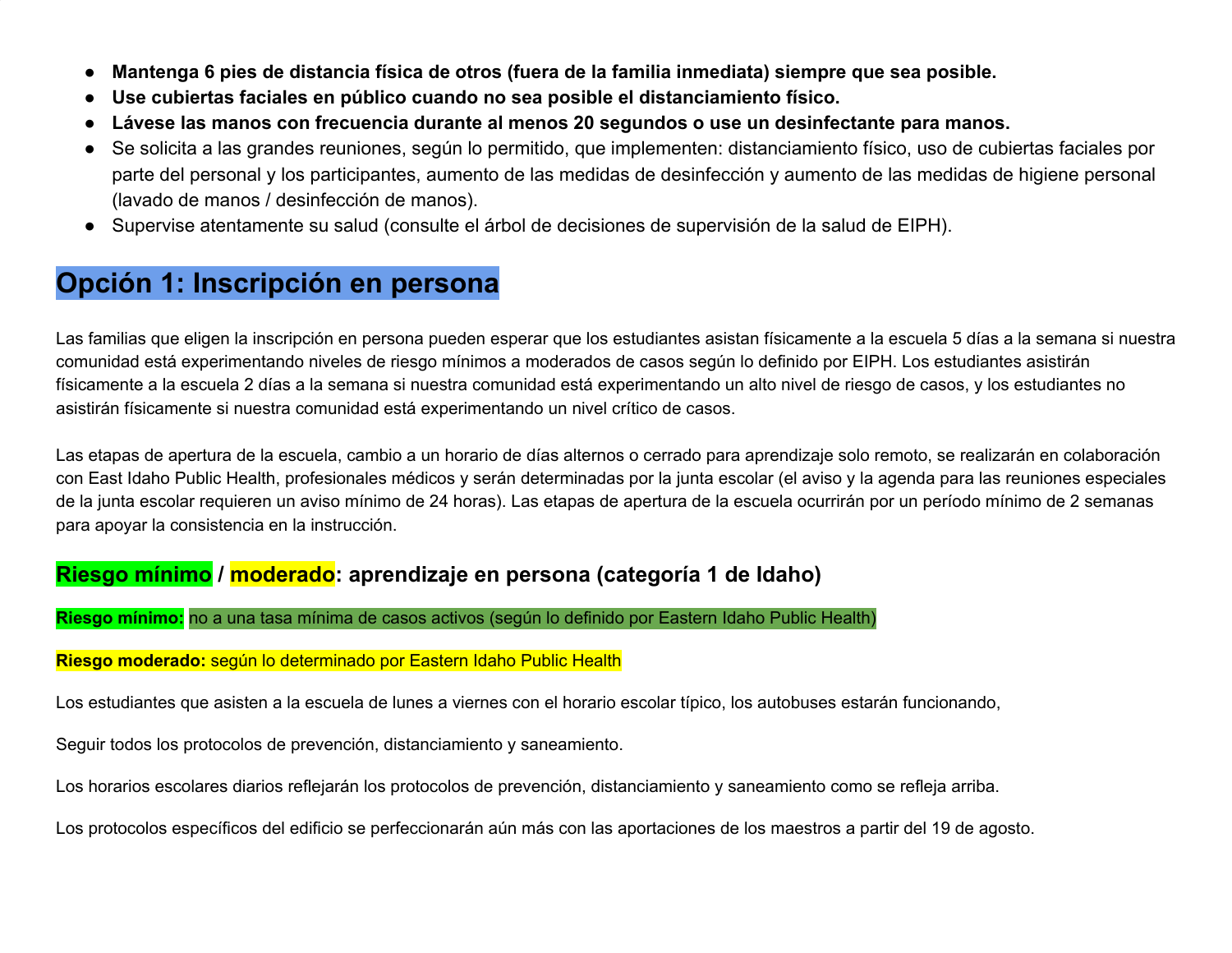### **Programa de día alternativo de alto riesgo (Idaho Categoría 2)**

**Alto riesgo:** según lo determinado por Eastern Idaho Public Health

En el caso de un nivel de alto riesgo en nuestra comunidad, un horario de días alternos ayudará a disminuir la cantidad de estudiantes en los edificios escolares y aulas al mismo tiempo y mantendrá un contacto regular entre maestros y estudiantes. Las familias sin dispositivos o Internet en casa recibirán apoyo con un Chromebook y / o un punto de acceso que se puede sacar de la escuela. Los servicios de educación especial y ELL para estudiantes continuarán virtualmente y en persona durante el horario de días alternos.

2 días en persona, 1 día de trabajo, 2 días de aprendizaje en casa,

- Apellido A-K Lunes y miércoles en persona
- Apellido L-Z martes y jueves en persona
- Viernes: día de trabajo para estudiantes, colaboración de maestros y día de planificación.

Los padres pueden solicitar un cambio a los otros días de la semana, con la condición de que las escuelas puedan mantener los grupos equilibrados.

Los padres pueden inscribirse para almuerzos escolares para sus estudiantes, al costo habitual (y pagadero a través de MealTime) en los días de aprendizaje en el hogar y en los días laborales. Registro, lugares de recogida y otros detalles por determinar.

#### **Plataformas de aprendizaje**

- Los grados K-5 accederán a todos los programas digitales a través de Clever para soporte de inicio de sesión único
	- Clever está disponible para los grados 6-12 que deseen esta opción, pero no es obligatoria
- Los grados K-3 usarán Seesaw para ver y entregar las tareas de la clase.
- Los grados 4-12 usarán Google Classroom para ver y entregar las tareas de la clase.
- La calificación se determinará a nivel escolar
- Google Meets se utilizará para la interacción directa con los estudiantes por parte del personal de la escuela.

### **Expectativas de los profesores**

- Los maestros planificarán y enseñarán lecciones regulares 4 veces por semana en persona.
- Los maestros monitorearán el aprendizaje en el hogar 3 veces por semana con el apoyo de paraprofesionales y personal del edificio.

#### **Expectativas de los estudiantes**

- La asistencia se tomará los 5 días escolares.
- Los estudiantes deben estar presentes en Google Meets y / o mostrar el progreso del aprendizaje en los días de aprendizaje en el hogar.
- Los estudiantes completarán las lecciones / tareas asignadas en SeeSaw o Google Classroom según lo indique su maestro (s).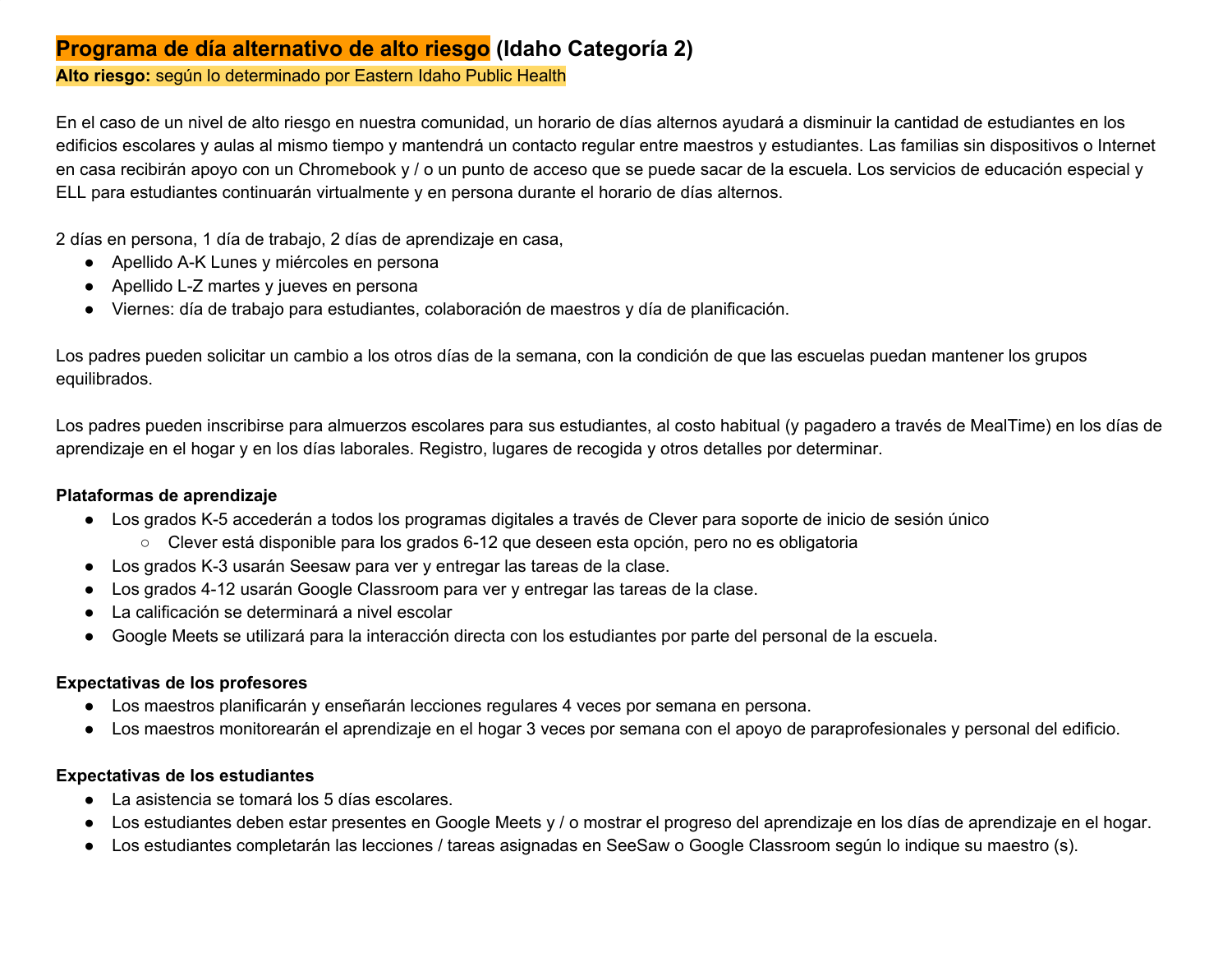|                      | <b>EJEMPLO K-5 Horario de días alternos</b> | Digital / en línea Práctico                                                                         |                                                                               | fuera de línea                                                                                      | Español Lenguaje dual                                                                               |
|----------------------|---------------------------------------------|-----------------------------------------------------------------------------------------------------|-------------------------------------------------------------------------------|-----------------------------------------------------------------------------------------------------|-----------------------------------------------------------------------------------------------------|
| Hora                 | <b>lunes</b>                                | martes                                                                                              | miércoles                                                                     | jueves                                                                                              | viernes                                                                                             |
| $8:35am - 8:50am$    | En la escuela<br>Aprendizaje                | Asistencia a la reunión virtual<br>matutina, bienvenida, registro<br>(dirigido por un párr)         | En la escuela<br>Aprendizaje                                                  | Asistencia a la reunión virtual<br>matutina, bienvenida, registro<br>(dirigido por un párr)         | Asistencia a la reunión virtual<br>matutina, bienvenida, registro<br>(dirigido por un párr)         |
| 8:50am - 9:20am      | presencial                                  | Grupos de lectura / Práctica de<br>alfabetización (dirigida por un<br>párr)                         | presencial                                                                    | Grupos de lectura / Práctica<br>de alfabetización (dirigida por<br>un párr)                         | Grupos de lectura / Práctica<br>de alfabetización (dirigida por<br>un párr)                         |
| $9:20am - 9:30am$    | instruyen y                                 | Los maestros<br>Los maestros<br>Rotura<br>instruyen y                                               | Rotura                                                                        | Rotura                                                                                              |                                                                                                     |
| $9:30$ am - 10:00am  | preparan a los<br>estudiantes               | Práctica matemática                                                                                 | preparan a los<br>estudiantes<br>para el trabajo<br>independiente<br>en casa. | Práctica matemática                                                                                 | Práctica matemática                                                                                 |
| 10:00am - 10:15am    | para el trabajo<br>independiente            | Registro de Google Meet                                                                             |                                                                               | Registro de Google Meet                                                                             | Registro de Google Meet                                                                             |
| $10:15$ am - 11:30am | en casa.                                    | Completar el trabajo de clase<br>asignado en SeeSaw / Google<br>Classroom                           |                                                                               | Completar el trabajo de clase<br>asignado en SeeSaw / Google<br>Classroom                           | Completar el trabajo de clase<br>asignado en SeeSaw / Google<br>Classroom                           |
| 11:30am - 12:15pm    |                                             | Pausa Para Almorzar                                                                                 |                                                                               | Pausa Para Almorzar                                                                                 | Pausa Para Almorzar                                                                                 |
| $12:15$ pm - 1:00pm  |                                             | Completar el trabajo de clase<br>asignado en SeeSaw / Google<br>Classroom<br>Práctica de español DL |                                                                               | Completar el trabajo de clase<br>asignado en SeeSaw / Google<br>Classroom<br>Práctica de español DL | Completar el trabajo de clase<br>asignado en SeeSaw / Google<br>Classroom<br>Práctica de español DL |

|              | Grados 6-12 Horario de días alternos "Grupo 1" |                                                                                                                                                                                                             |                                                |                                                                                                   |                                                                                        |  |
|--------------|------------------------------------------------|-------------------------------------------------------------------------------------------------------------------------------------------------------------------------------------------------------------|------------------------------------------------|---------------------------------------------------------------------------------------------------|----------------------------------------------------------------------------------------|--|
|              | <b>lunes</b>                                   | martes                                                                                                                                                                                                      | miércoles                                      | <b>jueves</b>                                                                                     | <b>viernes</b>                                                                         |  |
| Consultivo   | 8:15 - 8:44                                    |                                                                                                                                                                                                             | $8:15 - 8:44$                                  |                                                                                                   |                                                                                        |  |
| 1ra hora     | 8:48 - 9:34                                    | Trabaja en la tarea desde<br>casa como preparación<br>para la clase del día<br>siguiente. Maestros y paras<br>disponibles para ayudar<br>durante el período de<br>asesoramiento o después<br>de la escuela. | $8:48 - 9:34$                                  | Trabaja en la tarea desde casa<br>como preparación para la clase<br>del día siguiente. Maestros y | Trabaja en la tarea desde<br>casa como preparación para<br>la clase del día siguiente. |  |
| 2da hora     | <u> 19:38 - 10:20</u>                          |                                                                                                                                                                                                             | $9:38 - 10:20$                                 |                                                                                                   |                                                                                        |  |
| Tercera hora | 10:24 - 11:08                                  |                                                                                                                                                                                                             | $10:24 - 11:08$                                |                                                                                                   |                                                                                        |  |
| Almuerzo     | $11:08 - 12:01$                                |                                                                                                                                                                                                             | paras disponibles para ayudar<br>11:08 - 12:01 | <b>Maestros y paras disponibles</b>                                                               |                                                                                        |  |
| Cuarta hora  | 12:01 - 12:45                                  |                                                                                                                                                                                                             | 12:01 - 12:45                                  | durante el período de<br>asesoramiento o después de la<br>escuela.                                | para ayudar durante el<br>período de asesoramiento o<br>después de la escuela.         |  |
| 5th hour     | $12:49 - 1:34$                                 |                                                                                                                                                                                                             | 12:49 - 1:34                                   |                                                                                                   |                                                                                        |  |
| 6th hour     | $1:38 - 2:22$                                  |                                                                                                                                                                                                             | 1:38 - 2:22                                    |                                                                                                   |                                                                                        |  |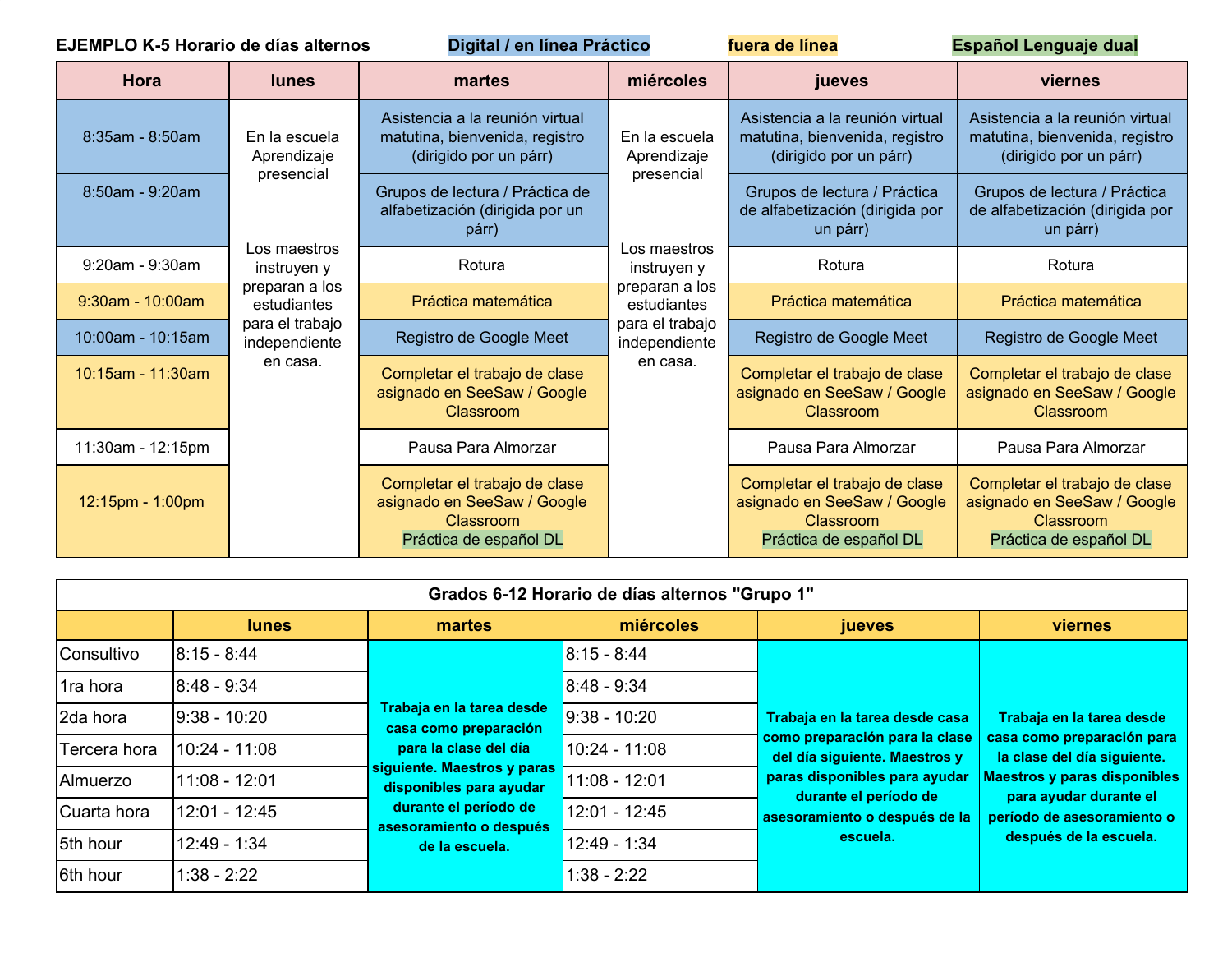| Séptima<br>3:15<br>$2:26 -$<br>hora | 2.26<br>$-3.4 -$<br><b>U.IU</b><br>$- - - -$ |  |  |
|-------------------------------------|----------------------------------------------|--|--|
|-------------------------------------|----------------------------------------------|--|--|

\*\* Los servicios de educación especial y para estudiantes de inglés se llevarán a cabo según lo programado a través de Google Meets en los días en el hogar.

### **Riesgo crítico: aprendizaje en el hogar (categoría 3 de Idaho)**

**Riesgo crítico:** la capacidad del hospital, incluida la UCI, se encuentra constantemente en o por encima del 100% y no se puede mantener la capacidad de respuesta.

Los estándares de atención en caso de crisis son implementados por Eastern Idaho Public Health. Se ha emitido una orden de quedarse en casa. Las escuelas están cerradas.

- Los estudiantes participarán en el aprendizaje en el hogar 5 días a la semana. Se hará un seguimiento de la asistencia a través del aprendizaje en el hogar / en línea.
- Las familias sin dispositivos para el hogar o Internet en el hogar recibirán apoyo con un Chromebook y / o un punto de acceso prestado de la escuela.
- La calificación se determinará a nivel escolar.
- Los estudiantes trabajarán desde casa en una combinación de interacción en vivo con su salón de clases y maestro, y trabajo independiente.
- Los servicios de educación especial y EL continuarán virtualmente.
- Los horarios basados en el hogar se perfeccionarán con la participación del personal a partir del 19 de agosto.

### **EJEMPLO de K-5 Horario basado en el hogar DIGITAL Físico / sin conexión**

| <b>HORA</b>        | Horario del maestro                                                                                                              | Horario del estudiante                                                                                                                                                                                                                                                                             |
|--------------------|----------------------------------------------------------------------------------------------------------------------------------|----------------------------------------------------------------------------------------------------------------------------------------------------------------------------------------------------------------------------------------------------------------------------------------------------|
| $8:00 - 8:35$ am   | Preparación del maestro, etc., según sea<br>necesario                                                                            |                                                                                                                                                                                                                                                                                                    |
| $8:35 - 8:50$ am   | Reunión matutina virtual: asistencia, bienvenida,<br>registro. El día comienza con la construcción de<br>relaciones y comunidad. | Reunión matutina virtual: asistencia, bienvenida, registro. El día comienza con la<br>construcción de relaciones y comunidad                                                                                                                                                                       |
| $8:50 - 9:10am$    | Lección virtual de alfabetización / matemáticas<br>para toda la clase                                                            | El maestro prepara el escenario para el aprendizaje del día y guía una lección para toda la<br>clase.                                                                                                                                                                                              |
| $9:10 - 10:40$ am  | · Instrucción virtual en grupo pequeño / individual<br>• Práctica y aprendizaje independientes<br>$\bullet$ BREAK                | Los estudiantes participan en una combinación de las experiencias con viñetas<br>comunicadas por el maestro dentro de SeeSaw / Google Classroom. Los estudiantes solo<br>estarán en línea en vivo durante su tiempo específico de grupo pequeño / individual con el<br>maestro, $\sim$ 20 minutos. |
| $10:40 - 11:10$ am | Clase virtual completa: lección de alfabetización /<br>matemáticas                                                               | Los estudiantes se conectan virtualmente con el maestro y los compañeros de clase.<br>El maestro guía una lección de toda la clase.                                                                                                                                                                |
| $11:10 - 11:30$ am | Reunión de clase virtual y revisión de toda la<br>clase según sea necesario.                                                     | Los estudiantes se conectan virtualmente con el maestro y los compañeros de clase para<br>reforzar las relaciones y la construcción de la comunidad, revisar el aprendizaje o preparar                                                                                                             |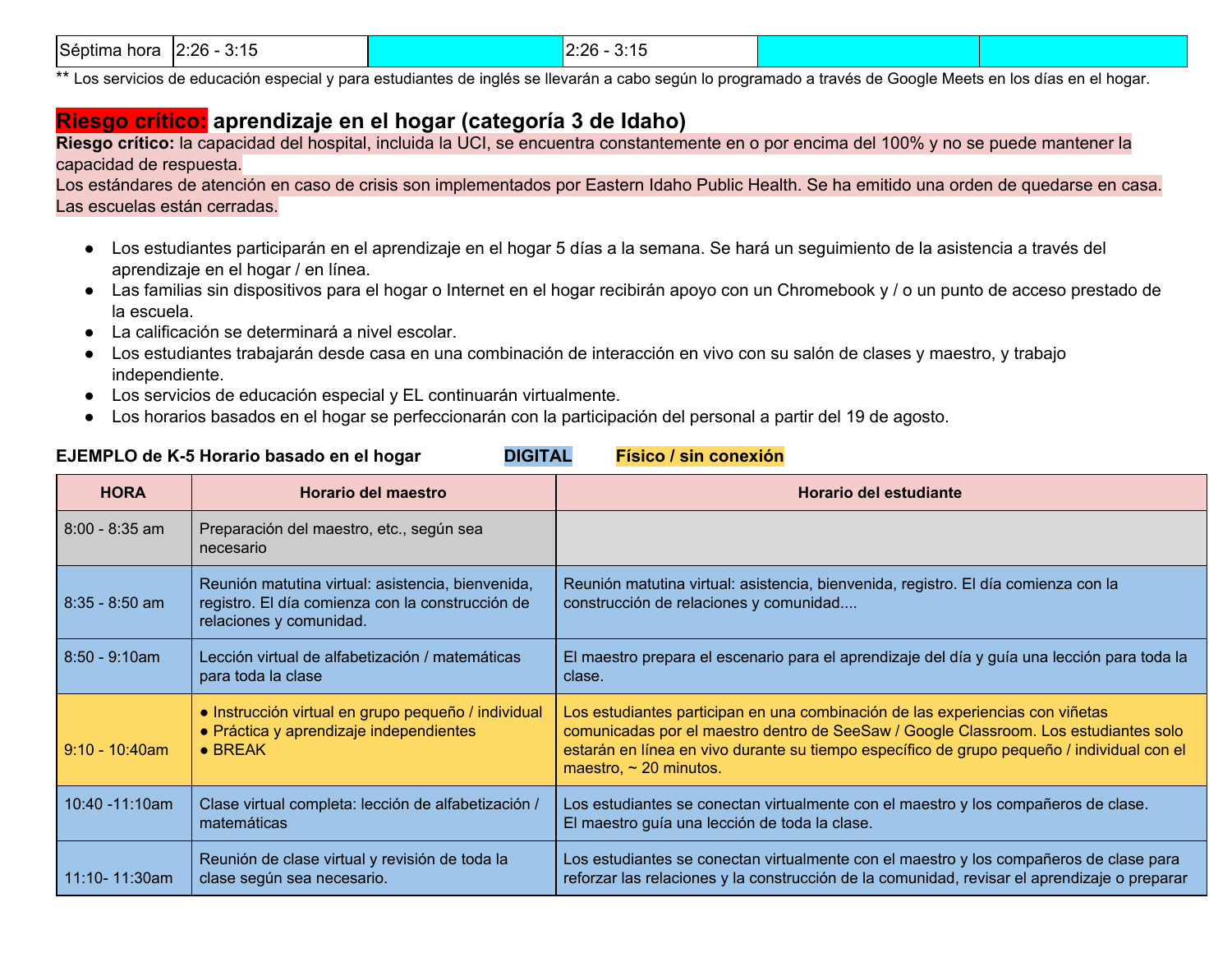|                   |                                                                                                                              | a los estudiantes para la práctica independiente.                                                                                                                                                                                                                                 |
|-------------------|------------------------------------------------------------------------------------------------------------------------------|-----------------------------------------------------------------------------------------------------------------------------------------------------------------------------------------------------------------------------------------------------------------------------------|
| 11:30-12:15 pm    | PAUSA PARA ALMORZAR                                                                                                          | ALMUERZO: comer, jugar al aire libre.                                                                                                                                                                                                                                             |
| $12:15 - 1:30$ pm | • Instrucción virtual en grupo pequeño / individual<br>• Práctica y aprendizaje independientes (Sci / SS)<br>$\bullet$ BREAK | Los estudiantes participan en una combinación de las experiencias con viñetas<br>comunicadas por el maestro en SeeSaw. Los estudiantes solo estarán en línea en vivo<br>durante su tiempo específico de grupo pequeño / individual con el maestro,<br>aproximadamente 20 minutos. |
| $1:30 - 2:15$ pm  | Artes relacionadas enseñadas por maestros de<br>especialidades<br>Tiempo de planificación del maestro de aula                | OPCIONAL Los estudiantes tienen la opción de asistir al arte relacionado programado para<br>el día.                                                                                                                                                                               |
| $2:15 - 3:30$ pm  | Horas de oficina del maestro: el maestro se<br>conecta con los estudiantes / padres, planificación<br>y preparación          | Los estudiantes pueden continuar con el aprendizaje y la práctica independientes o<br>comunicarse con el maestro si es necesario. Los estudiantes pueden recibir servicios<br>especiales durante este tiempo.                                                                     |

### **EJEMPLO 6 - 8 Horario basado en el hogar - Plan semanal**

**<https://docs.google.com/document/d/1hKDRfjmLi7c05Sp9RSm1lJiU0xqtg4BLQov1GY9vmC4/edit?usp=sharing>**

### **EJEMPLO 9-12 Horario basado en el hogar**

| <b>HORA</b>       | Horario del maestro                                                                                                      | Horario del estudiante                                                                                                                                                     |
|-------------------|--------------------------------------------------------------------------------------------------------------------------|----------------------------------------------------------------------------------------------------------------------------------------------------------------------------|
| $8:00 - 8:15$ am  | Preparación del maestro, etc., según sea<br>necesario                                                                    |                                                                                                                                                                            |
| $8:15 - 8:50$ am  | Reunión virtual del 1 er período: asistencia,<br>bienvenida, check in.                                                   | Los estudiantes se unen virtualmente a Daily Welcome. Los estudiantes se<br>conectan virtualmente con el maestro y los compañeros de clase. Iniciar instrucción<br>virtual |
| $8:50 - 9:39am$   | Trabajar virtualmente de forma<br>independiente con los estudiantes                                                      | El profesor está disponible a través de chats o ayuda virtual continua.                                                                                                    |
| $9:44 - 10:30$ am | Reunión prácticamente en el segundo<br>período: asistencia, bienvenida, registro.<br>Prácticamente impartir una lección. | Los estudiantes participan en la instrucción de toda la clase.                                                                                                             |
| 10:30 - 11:07am   | Trabajar virtualmente de forma<br>independiente con los estudiantes                                                      | El profesor está disponible a través de chats o ayuda virtual continua                                                                                                     |
| 11:12- 11:42am    | Registro virtual con estudiantes de<br>abogacía                                                                          | Los estudiantes se conectan a través de Google Meet con el maestro de Advocacy<br>y tienen conversaciones con otros estudiantes.                                           |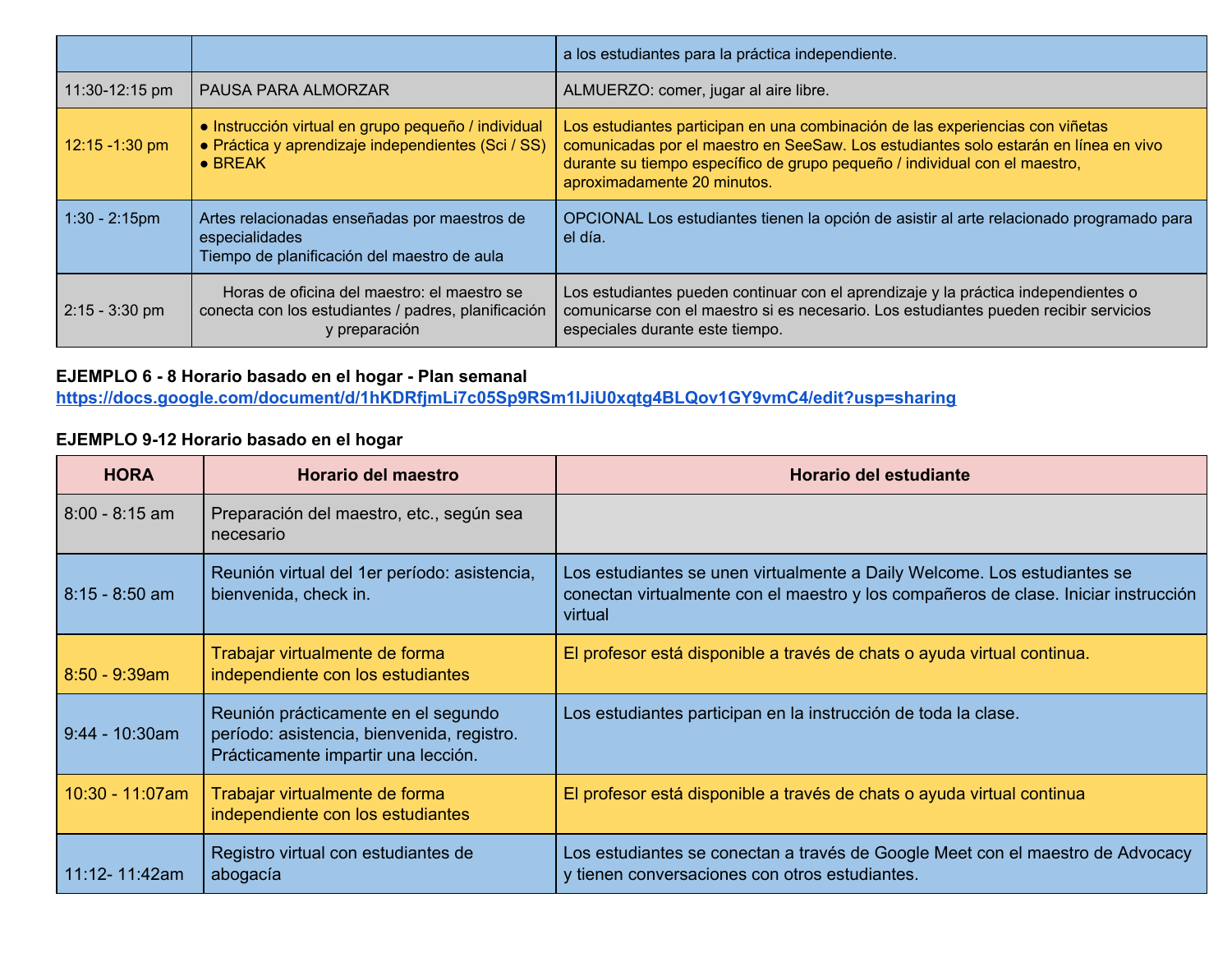| 11:42-12:21pm    | PAUSA PARA ALMORZAR                                                      | DESAYUNO PARA EL ALMUERZO: come, juega al aire libre                                                                                 |
|------------------|--------------------------------------------------------------------------|--------------------------------------------------------------------------------------------------------------------------------------|
| $12:26 - 1$ pm   | Reunión virtual del tercer período -<br>asistencia, lecciones virtuales  | Los alumnos participan con su clase virtual.                                                                                         |
| $1 - 1:49$ pm    | Trabajar virtualmente de forma<br>independiente con los estudiantes      | El profesor está disponible a través de chats o ayuda virtual continua. Los<br>estudiantes completan las tareas durante este tiempo. |
| $1:54 - 2:30$ pm | Reunión virtual del cuarto período -<br>asistencia y lecciones virtuales | Los estudiantes participan con su clase virtual.                                                                                     |
| $2:30 - 3:17$ pm | Trabajar virtualmente de forma<br>independiente con los estudiantes      | El profesor está disponible a través de chats o ayuda virtual continua. Los<br>estudiantes completan las tareas durante este tiempo. |
| $3:17 - 3:30$ pm | Preparación del maestro, etc., según sea<br>necesario                    |                                                                                                                                      |

### **Opción 2: Opción Virtual Flex (solo grados 6-12)**

En el nivel K-5, una opción virtual no estará disponible, reconociendo la cantidad apropiada de tiempo frente a la pantalla y los desafíos de un entorno completamente digital para este grupo de edad. Si su hijo va a estar ausente, trabaje directamente con el maestro de su hijo para determinar un plan.

Si un estudiante necesita estar ausente por un período corto de tiempo o necesita una opción flexible para el tiempo en persona, los estudiantes pueden asistir a los grados 6 a 12 a través de una opción de transmisión en vivo. Teton Middle y Teton High School ofrecerán un programa diario de transmisión en vivo para cada nivel de grado. Desde casa, los estudiantes pueden acceder a su aula a través de Google Meets para participar en la instrucción y el debate en vivo en el aula. Es responsabilidad del estudiante en casa unirse a la clase a tiempo y acceder a los materiales del curso a través de Google Classroom o del maestro.

Las opciones de maestros y las ofertas de cursos electivos pueden ser limitadas, pero haremos todo lo posible para ofrecer horarios sólidos.

Las familias interesadas en asistir a la escuela virtualmente deben comunicarse directamente con la escuela. Los planes virtuales se desarrollarán para cada estudiante en función de las necesidades del estudiante y el horario escolar tradicional.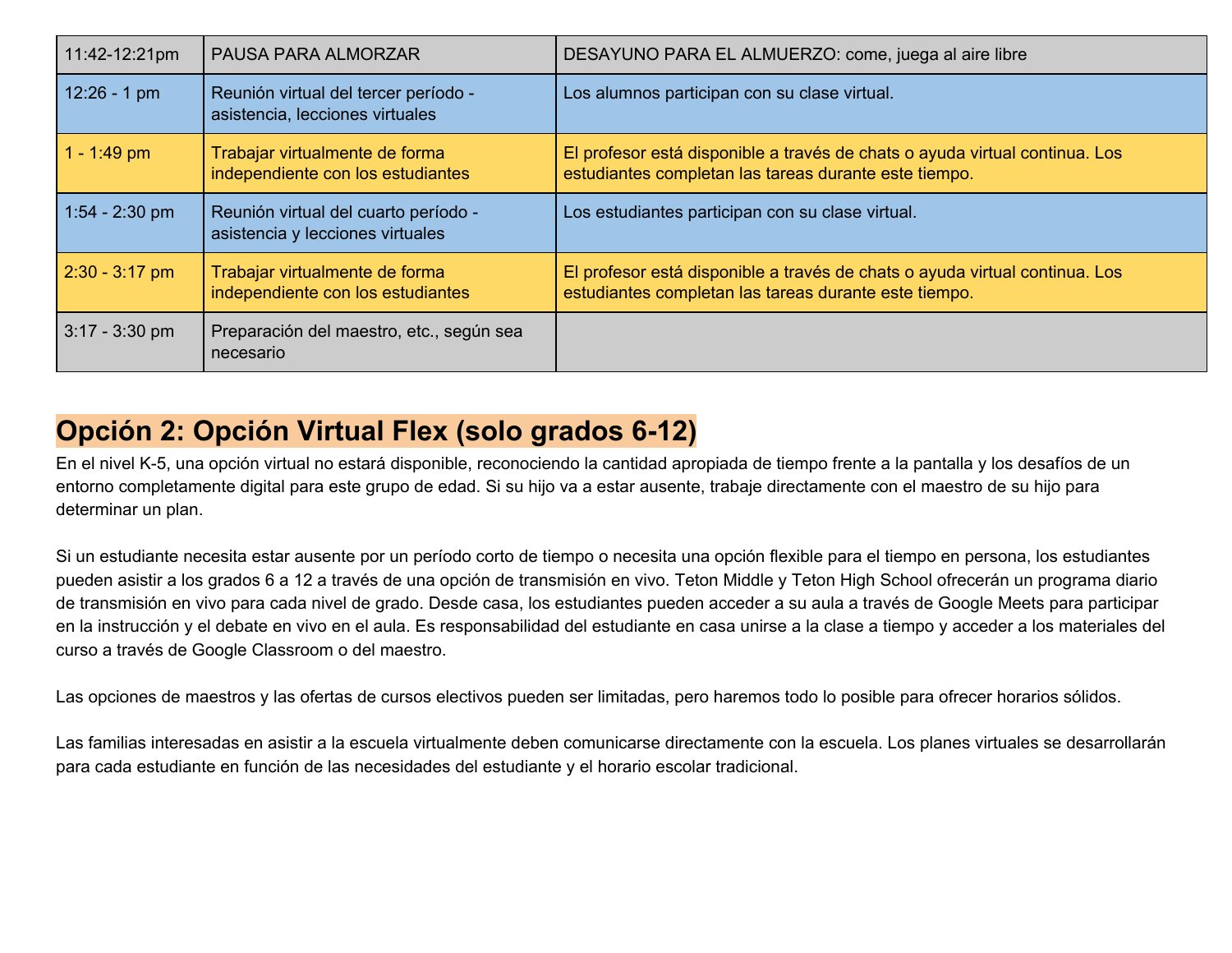| TMS Ejemplo de horario virtual | tien<br>hac<br>dur<br>lab |                                       |                 |
|--------------------------------|---------------------------|---------------------------------------|-----------------|
| consultivo                     | 8:15 - 8:44               |                                       | HR.             |
| 1ra hora                       | $8:48 - 9:34$             |                                       | 1st             |
| 2da hora<br>$9:38 - 10:20$     |                           |                                       | 2 <sub>nd</sub> |
| Tercera<br>hora                | 10:24 - 11:08             |                                       | 3rd             |
|                                |                           | <b>Transmitir en</b><br>casa a través | 4th             |
| Cuarta<br>hora                 | 12:01 - 12:45             | de Google<br><b>Meets</b>             | 5th             |
|                                |                           |                                       | 6th             |
| 5th hour                       | 12:49 - 1:34              |                                       |                 |
| 6th hour                       | $1:38 - 2:22$             |                                       | 7th             |
| Séptima<br>hora                | $2:26 - 3:15$             |                                       | 8th             |

**SAMPLE Virtual Schedule THS:** los estudiantes combinarán cursos en línea y en tiempo real para las clases que no puedan transmitir. Los estudiantes pueden necesitar hacer arreglos para que las clases de laboratorio vengan en persona para esa clase durante las prácticas de laboratorio o buscar un curso en línea para la clase de laboratorio.

| consultivo      | $ 8:15 - 8:44 $ |                                       | <b>HR</b> | Matemáticas | Inglés    | Historia                         | Ciencias       | Hum / CTE /<br>Electivas |
|-----------------|-----------------|---------------------------------------|-----------|-------------|-----------|----------------------------------|----------------|--------------------------|
| 1ra hora        | 8:48 - 9:34     |                                       | 1st       | Álgebra 1   | Inglés 11 |                                  | Biología       |                          |
| 2da hora        | 9:38 - 10:20    |                                       | 2nd       | Geometría   | Inglés 12 |                                  | Ciencia física |                          |
| Tercera<br>hora | $10:24 - 11:08$ |                                       | 3rd       | Álgebra 2   | Inglés 9  | Historia<br>mundial              |                | Español 2                |
|                 |                 | <b>Transmitir en</b><br>casa a través | 4th       | Precalc     | Inglés 10 |                                  |                |                          |
| Cuarta<br>hora  | $12:01 - 12:45$ | de Google<br><b>Meets</b>             | 5th       | Calc        |           | Ley de la<br>calle               | Química        | Español 1                |
| 5th hour        | $12:49 - 1:34$  |                                       | 6th       | Trans Alg   |           | Historia de<br>estados<br>unidos |                | Mitología                |
| 6th hour        | $1:38 - 2:22$   |                                       | 7th       |             |           |                                  |                |                          |
| Séptima<br>hora | $2:26 - 3:15$   |                                       | 8th       |             |           |                                  |                | Introducción a<br>Ag     |

### **Opción 3: Teton Online School - Preguntas frecuentes sobre Teton Online School**

Para brindar una educación de la más alta calidad a todos los estudiantes y garantizar la coherencia, pedimos que cualquier familia que se inscriba en Teton Online School se comprometa con un semestre completo de aprendizaje en línea. Cualquier solicitud para hacer cambios antes del semestre, y durante el semestre, incluirá la consideración del tamaño actual de las aulas presenciales y el estado de salud actual de la escuela / comunidad.

 Si está interesado y desea inscribirse, complete esta solicitud: Inscripción escolar en línea de Teton. Una vez que su hijo esté registrado en Teton Online School, se le asignará un maestro en línea de nuestro distrito escolar. El maestro en línea de su hijo se comunicará con usted directamente antes del inicio del año escolar para discutir el horario apropiado para su hijo y las selecciones de cursos apropiados.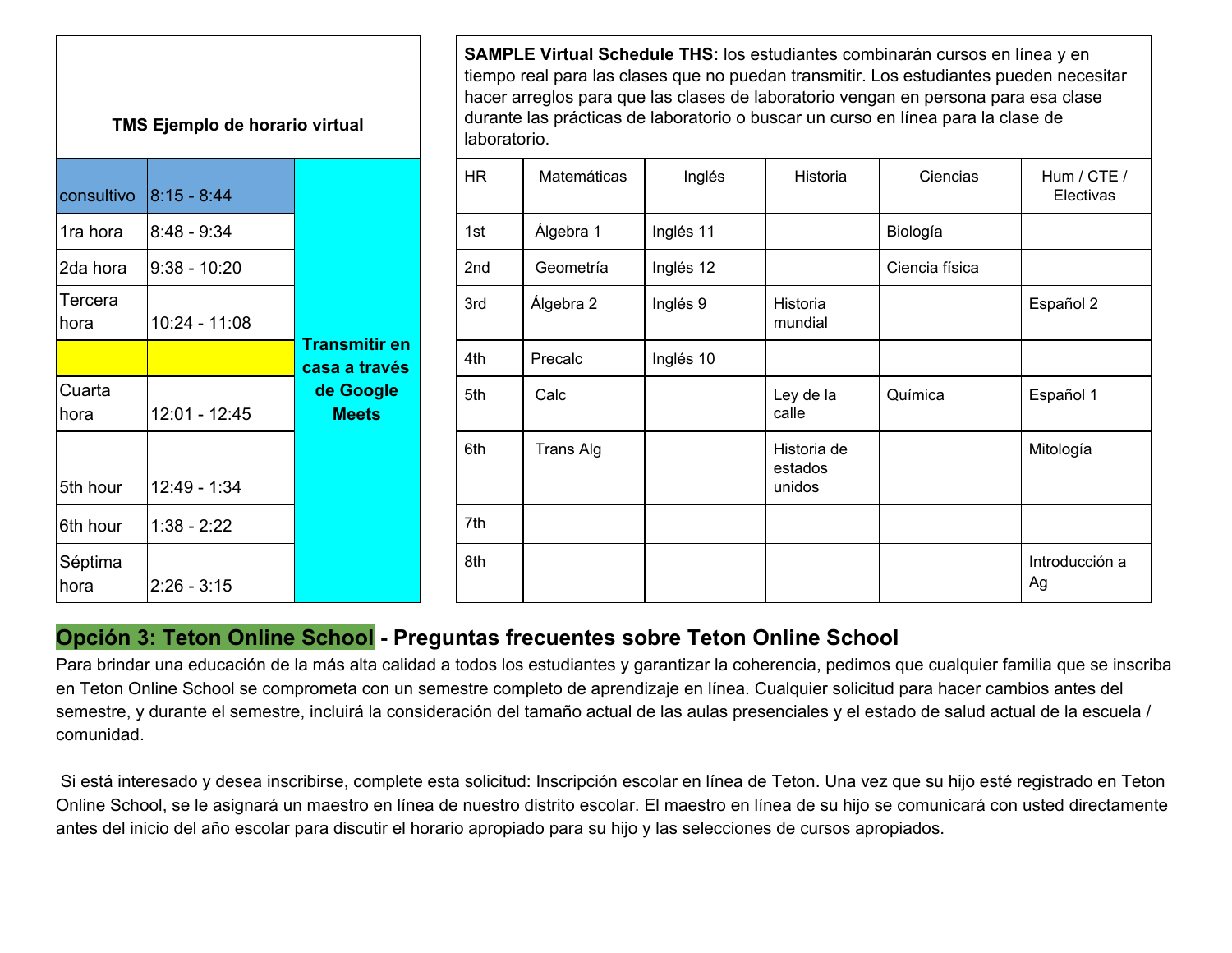Los estudiantes pueden inscribirse en el Distrito Escolar 401 de Teton como estudiantes en línea para completar cursos en línea basados en estándares con el apoyo de un maestro altamente calificado. Esta opción está disponible para estudiantes en los grados K-12. Inscribirse en Teton Online School les brinda a los estudiantes y familias acceso a un maestro local y recursos digitales de alta calidad para apoyar el aprendizaje en casa. Inscribirse en TOS ayuda a apoyar a TSD 401, ya que estamos financiados según la asistencia de los estudiantes.

Nuestro objetivo es permitir que los estudiantes y los padres tengan la flexibilidad de aprender en casa, sin renunciar al beneficio de tener un **contacto de maestro local** y atento que pueda brindar ayuda diaria en persona cuando sea necesario.

### **Escuela en línea Teton para estudiantes K-5**

Para los estudiantes de K-5 que se inscriben en la escuela en línea Teton, los padres generalmente pueden esperar que los estudiantes pasen 1.5 horas por día en línea y que realicen actividades físicas o en papel adicionales, como leer y escribir, todos los días. Los estudiantes de lenguaje dual tendrán 45 minutos adicionales por día en español, para un total de 2.25 horas por día. Además, los maestros se reunirán con los estudiantes a diario a través de Google Meets para recibir apoyo e instrucción directa, y se reunirán una vez por semana con los padres por teléfono, correo electrónico o Google Meets para recibir apoyo y actualizaciones sobre el progreso del estudiante. En el nivel de primaria, los estudiantes recibirán una boleta de calificaciones trimestral basada en los estándares, lo que ayudará a los padres a comprender cómo se están desempeñando sus estudiantes según las expectativas del nivel de grado.

El tiempo de instrucción directa con los maestros depende de la cantidad de estudiantes que opten por inscribirse en Teton Online School y las preferencias de los padres. Los maestros discutirán horarios específicos con familias individuales al comienzo del año escolar. Hay flexibilidad para TOS en el nivel de primaria para los padres que prefieren más recursos en persona o más recursos digitales. Los padres y los estudiantes pueden comunicarse con los maestros en cualquier momento para obtener apoyo adicional según sea necesario.

Los estudiantes de TOS K-5 tendrán acceso a tres diferentes programas digitales galardonados como parte de Teton Online School. Accederán a todos los programas a través de un nombre de usuario y contraseña, a través de Clever. Para matemáticas y alfabetización, hemos elegido plataformas que se adaptan en el momento, en lugar de programas que dependen de una evaluación inicial. Tanto Dreambox Learning como Lexia Learning emplean tecnología que responde a los estudiantes dentro de las lecciones y actividades. Esto hace que los programas respondan en gran medida a las necesidades de los estudiantes y asegura que los estudiantes aprendan lo que necesitan aprender. La instrucción de matemáticas y alfabetización también incluirá instrucción directa del maestro a través de Google Meets.

#### **Aprendizaje de DreamBox (matemáticas)**

Para matemáticas, los estudiantes trabajarán durante 30 minutos diarios en Dreambox Learning. Dreambox es una plataforma altamente adaptable que se enfoca en comprender conceptos matemáticos usando manipuladores digitales. Las actividades matemáticas adicionales que se alinean con el plan de estudios de matemáticas adoptado de K-5, Bridges, también se integrarán en el plan de estudios de TOS.

#### **Lexia Learning (lectura)**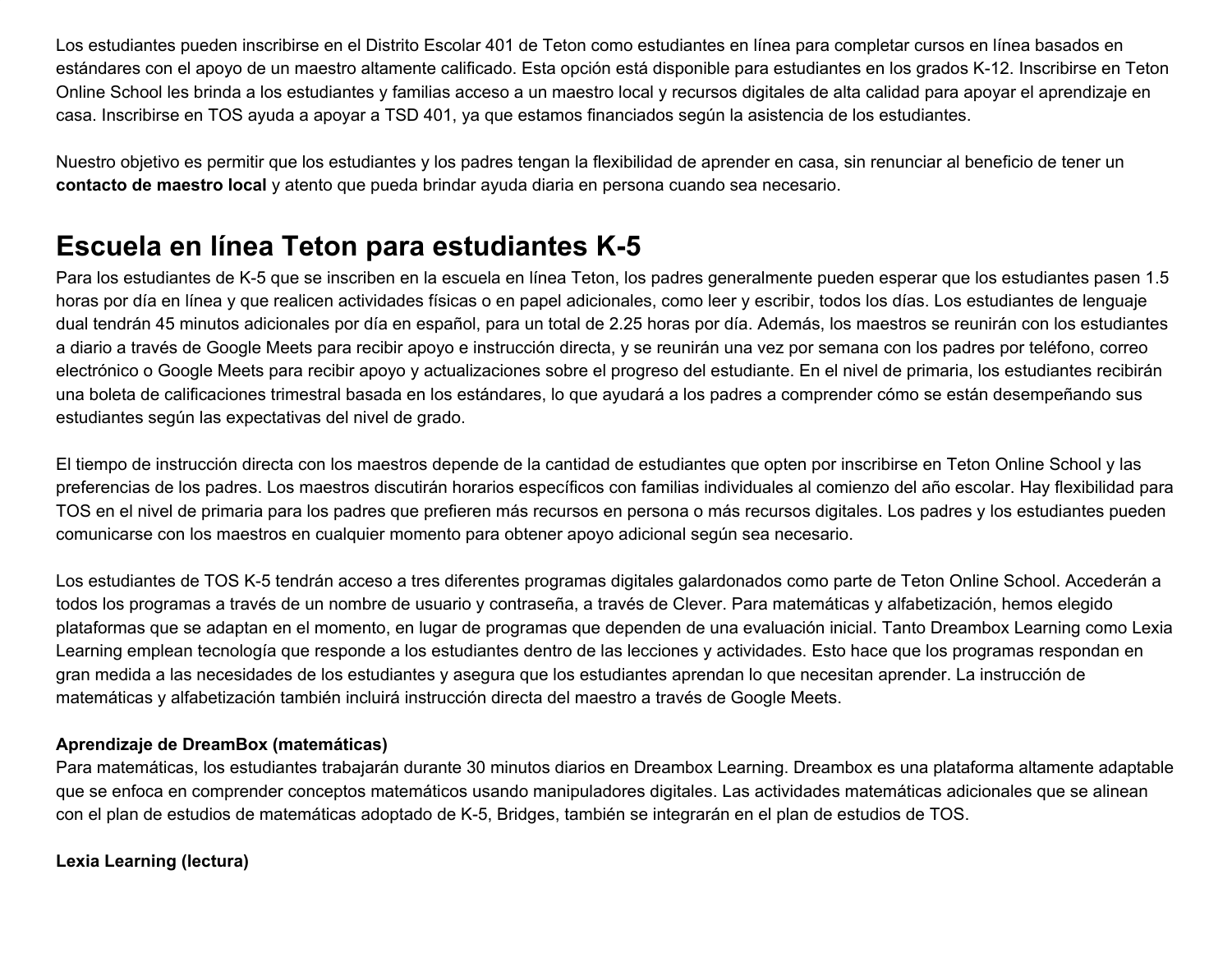Para lectura, los estudiantes trabajarán en Lexia Learning. Lexia es un programa de alfabetización digital galardonado que adapta la instrucción para satisfacer las necesidades de los estudiantes en las 5 áreas de alfabetización; conciencia fonémica, fonética, vocabulario, fluidez y comprensión. Lexia incluye recursos digitales e impresos para ayudar a los estudiantes. Se les pedirá a los estudiantes que completen 30 minutos diarios en Lexia para Teton Online School. Además, se les pedirá a los estudiantes que lean regularmente en casa. El maestro puede ayudar a identificar y proporcionar los libros apropiados y se les pedirá a los estudiantes que completen tareas de respuesta de lectura basadas en los libros que están leyendo.

#### **MobyMax (escritura / ciencias / estudios sociales)**

MobyMax es un programa galardonado que brinda a los estudiantes lecciones y actividades en ciencias, estudios sociales, alfabetización y matemáticas. A los estudiantes de Teton Online School se les pedirá que completen varias actividades dentro de MobyMax cada semana. Las actividades variarán desde actividades prácticas y en papel, y pueden incluir actividades MobyMax.

Los maestros también proporcionarán una variedad de recursos adicionales para actividades de aprendizaje que se pueden completar en casa para mejorar las experiencias de los estudiantes.

| <b>HORA</b>           | Horario del estudiante                                                                                                                                                                                                                                                                                                                                                                                                                                                                                                                                                                                     |
|-----------------------|------------------------------------------------------------------------------------------------------------------------------------------------------------------------------------------------------------------------------------------------------------------------------------------------------------------------------------------------------------------------------------------------------------------------------------------------------------------------------------------------------------------------------------------------------------------------------------------------------------|
| $8:35$ am - $8:50$ am | Bienvenida diaria: los estudiantes se unen virtualmente a la bienvenida diaria. El día comienza con la construcción de<br>relaciones y comunidad.                                                                                                                                                                                                                                                                                                                                                                                                                                                          |
| $8:50$ am - 9:10 am   | Lección de matemáticas: el maestro prepara el escenario para el aprendizaje del día y guía una lección de toda la clase<br>en Bridges Math.                                                                                                                                                                                                                                                                                                                                                                                                                                                                |
| $9:10$ am - $9:55$ am | Práctica independiente: matemáticas: los estudiantes participan en una combinación de experiencias comunicadas por<br>el maestro en SeeSaw / Google Classroom. Estas experiencias pueden incluir:<br>• Grupo pequeño virtual, instrucción individual virtual, aprendizaje y práctica independientes (cuaderno de ejercicios<br>de matemáticas de puentes), práctica matemática individualizada de Dreambox, 15 minutos de descanso<br>Los estudiantes estarán en línea en vivo durante su tiempo específico diario programado para grupos pequeños /<br>individuales con el maestro, $\sim$ 15-20 minutos. |
| $9:55$ am $-10:15$ am | Los estudiantes se conectan virtualmente con el maestro y los compañeros de clase. El maestro guía una lección de<br>alfabetización de toda la clase.                                                                                                                                                                                                                                                                                                                                                                                                                                                      |
| 10:15 pm -11:00 am    | Los estudiantes participan en una combinación de experiencias comunicadas por el maestro dentro de SeeSaw / Google<br>Classroom.                                                                                                                                                                                                                                                                                                                                                                                                                                                                           |
| 11:00 am $-12:00$ pm  | DESAYUNO PARA EL ALMUERZO: come, juega al aire libre                                                                                                                                                                                                                                                                                                                                                                                                                                                                                                                                                       |

#### MUESTRA Horario en línea de K-5 Teton DIGITAL Físico / sin conexión IDIOMA DOBLE / OPCIONAL para no DL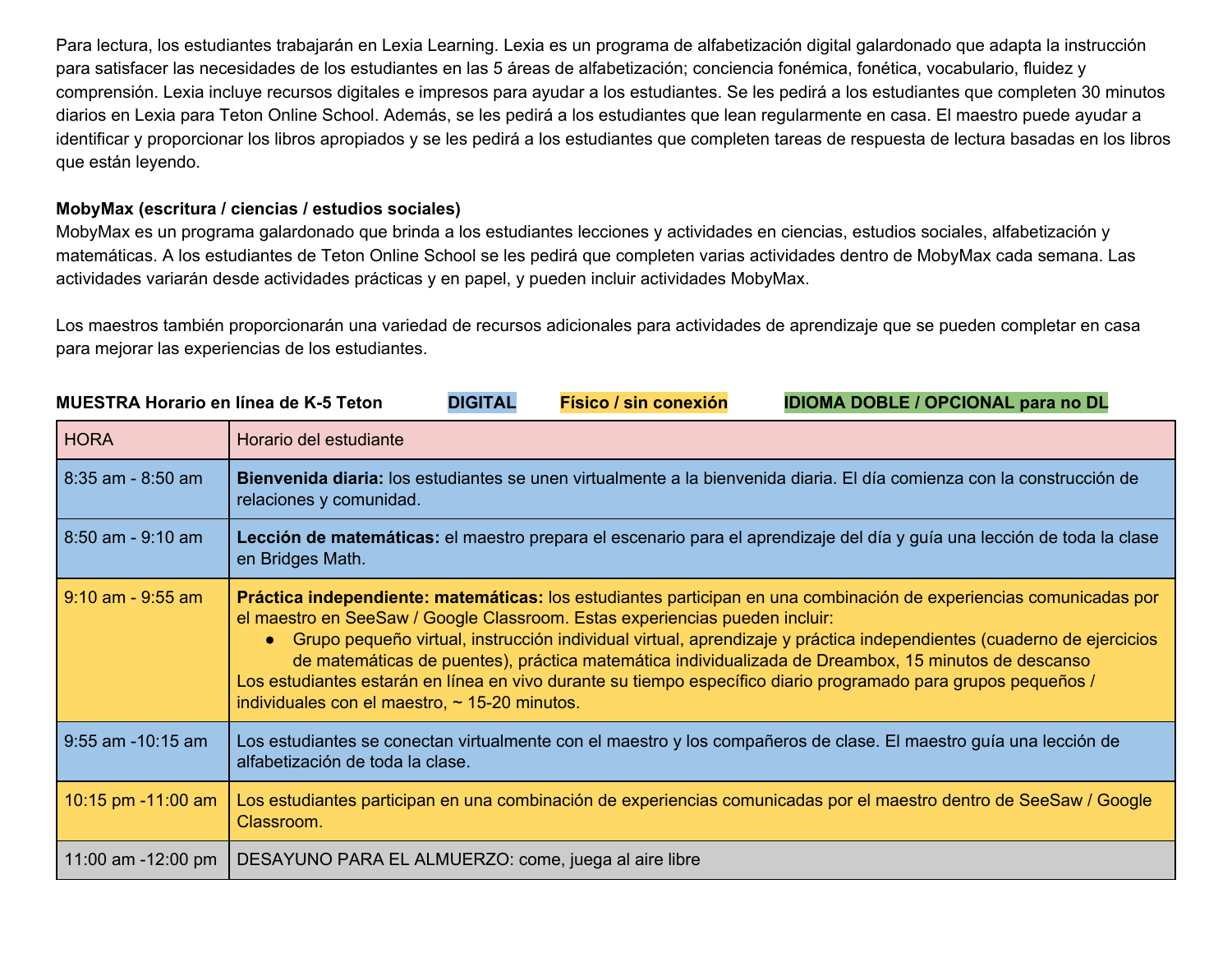| 12:00 pm $-1:30$ pm | Los estudiantes participan en una combinación de experiencias comunicadas por el maestro dentro de SeeSaw / Google<br>Classroom.                                                                           |
|---------------------|------------------------------------------------------------------------------------------------------------------------------------------------------------------------------------------------------------|
| 1:30 pm - 2:15 pm   | OPCIONAL Los estudiantes que no son de DL tienen la opción de asistir al arte relacionado programado para el día.<br>ESPAÑOL CLASE DE ESPAÑOL DOBLE LENGUAJE                                               |
| $2:15$ pm - 3:30 pm | Los estudiantes pueden continuar con el aprendizaje y la práctica independientes o comunicarse con el maestro si es<br>necesario. Los estudiantes pueden recibir servicios especiales durante este tiempo. |

### **Escuela en línea Teton para los grados 6 - 8**

En el nivel 6-8, esto incluye completar el trabajo del curso a través de Edmentum Courseware con el apoyo de un maestro según sea necesario. Matemáticas para TOS para los grados 6-8 se ofrecerán a través de DreamBox Learning. Los cursos de Edmentum están alineados con los estándares del nivel de grado y se pueden completar al ritmo del estudiante. Además de los cursos básicos de inglés, matemáticas, ciencias y estudios sociales, los estudiantes también pueden inscribirse en cursos electivos adicionales. La semana uno de TOS estará dedicada a un campo de entrenamiento de aprendizaje en línea que guía a los estudiantes a través de sus roles, horarios y navegación por la plataforma, básicamente todo lo que el estudiante necesitará saber para tener éxito.

Los estudiantes trabajarán con su maestro para elegir cursos y determinar un horario para el año. Los horarios son flexibles y los estudiantes pueden optar por trabajar en cursos durante un trimestre, un semestre o durante todo el año. Una vez que el estudiante y el maestro determinan un horario apropiado, el maestro ayudará al estudiante a asegurarse de que esté en el camino correcto para completar el trabajo del curso.

Los estudiantes en los grados 6 a 8 deben pasar aproximadamente 4 horas en línea cada día trabajando en el trabajo del curso. Los maestros se comunicarán con los estudiantes por teléfono, correo electrónico o reuniones de Google semanalmente para brindar apoyo e instrucción adicional. Se espera que los padres de los estudiantes se comuniquen regularmente con el maestro de su hijo para garantizar que los estudiantes estén en el camino correcto para completar sus cursos. El maestro se reunirá con los padres semanalmente para discutir el progreso del estudiante y brindar apoyo por correo electrónico, teléfono o Google Meets.

### **Escuela en línea Teton para grados 9-12**

En los niveles 9-12, los estudiantes completarán el trabajo de curso en Edmentum y / o IDLA. Tanto los cursos de Edmentum como los de IDLA están alineados con los estándares del nivel de grado y se pueden completar al ritmo del estudiante. Además de los cursos básicos de inglés, matemáticas, ciencias y estudios sociales, los estudiantes también pueden inscribirse en cursos electivos adicionales. Edmentum e IDLA ofrecen una variedad de cursos electivos de fotografía, idiomas del mundo, cursos técnicos y profesionales y más. Edmentum e IDLA también ofrecen una variedad de cursos de Colocación Avanzada (AP). El maestro complementará el material didáctico de Edmentum e IDLA con proyectos adicionales y / o actividades de mejora a lo largo del año.

Los estudiantes trabajarán con su maestro para elegir cursos y determinar un horario para el año. Los horarios son flexibles y los estudiantes pueden optar por trabajar en cursos durante un trimestre, un semestre o durante todo el año. Una vez que el estudiante y el maestro determinan un horario apropiado, el maestro ayudará al estudiante a asegurarse de que esté en el camino correcto para completar el trabajo del curso.